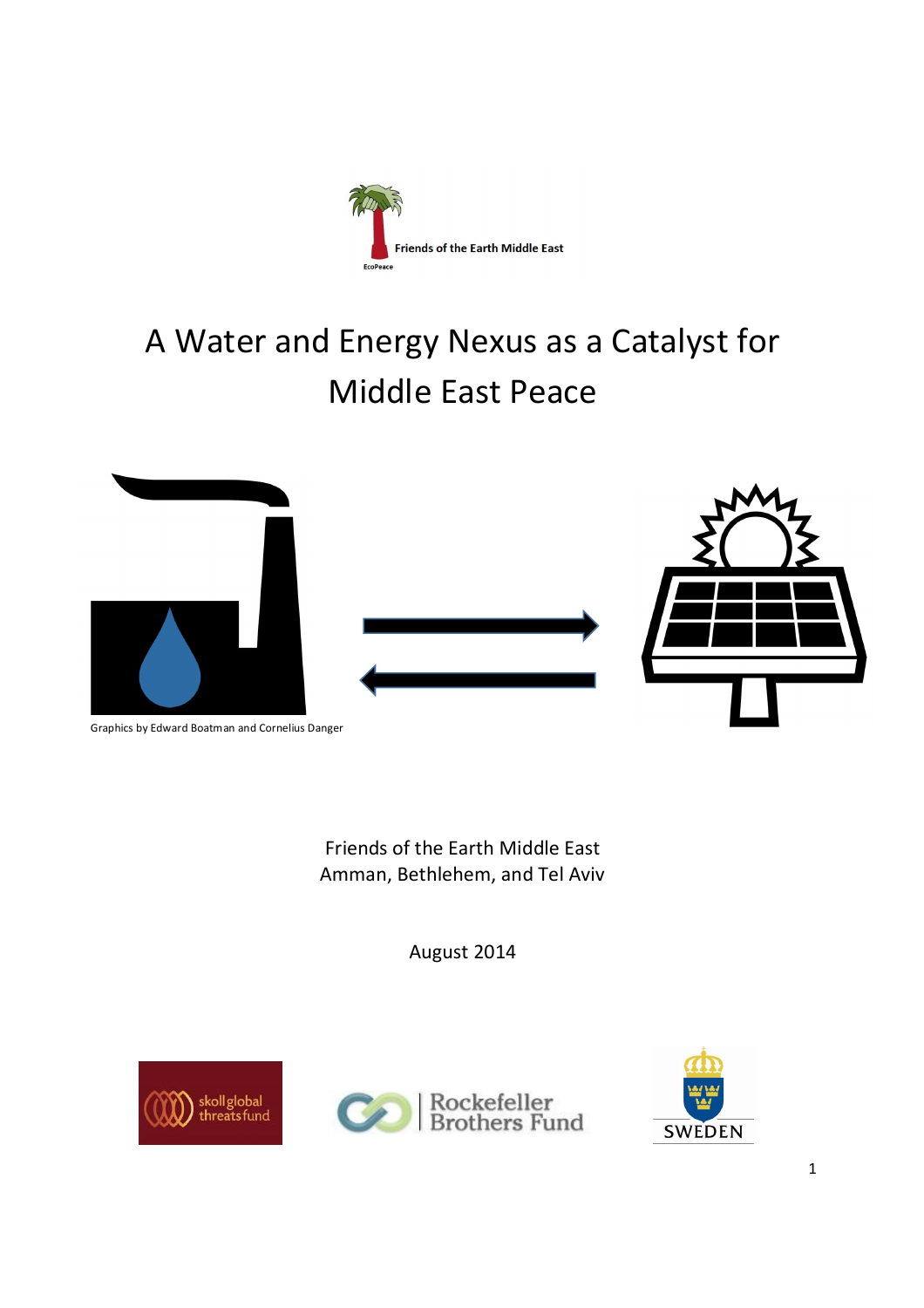## A Water and Energy Nexus as a Catalyst for Middle East Peace

**August 2014**

FoEME Project Team

Munqeth Mehyar Chairperson and Jordanian Director, FoEME Gidon Bromberg Israeli Director, FoEME Nader Khateb Palestinian Director, FoEME Jessye Waxman Research Intern, FoEME Michal Milner Researcher, Tel Aviv Office

This report was made possible with support from the Skoll Global Threats Fund, the Rockefeller Brothers Fund and the Swedish International Development Agency (SIDA). The opinions and views of the authors do not necessarily state or reflect those of our funders.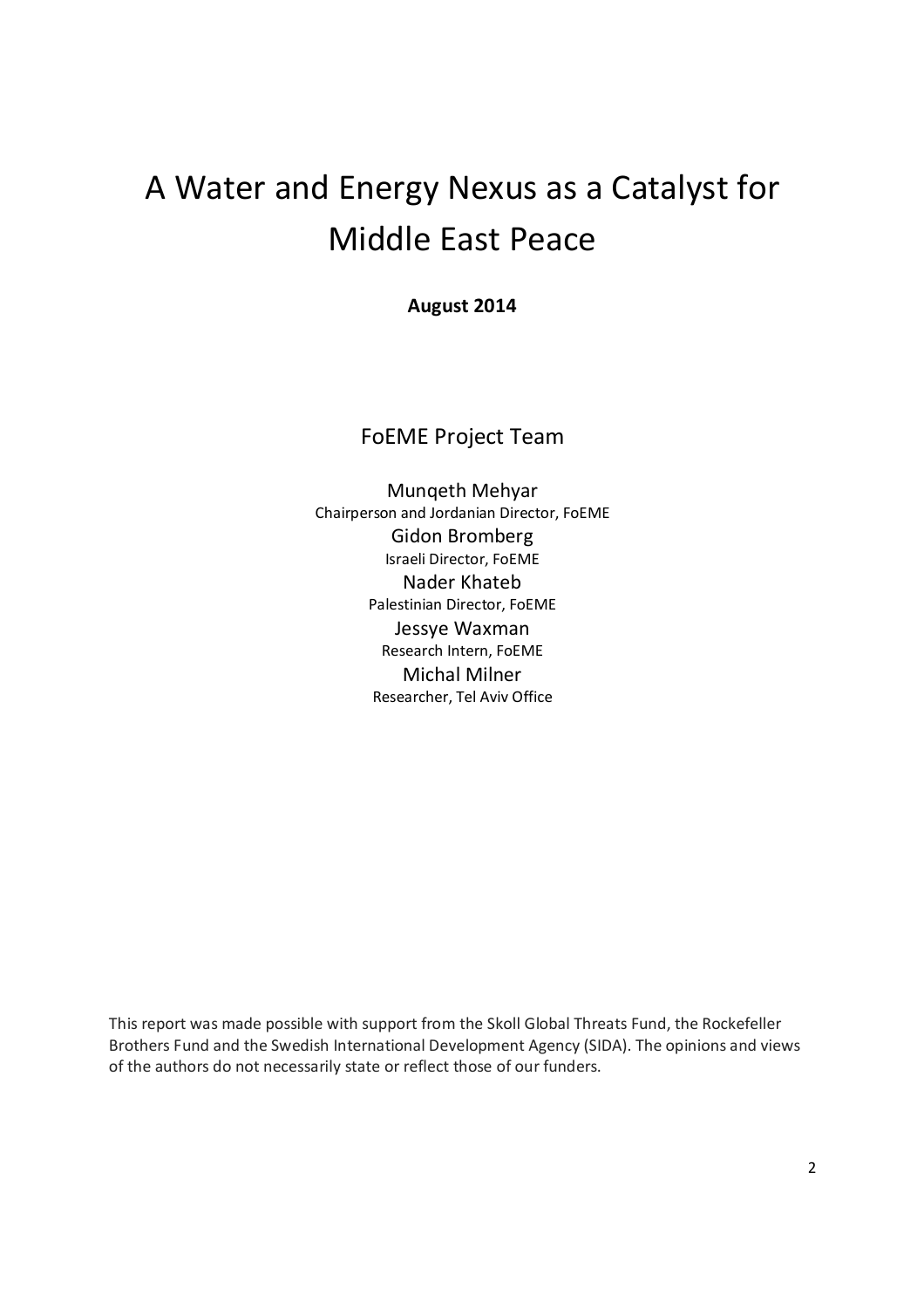### A Water and Energy Nexus as a Catalyst for

Middle East Peace

#### **Abstract**

Regional trade agreements in Europe over coal and steel served as the foundation for both larger regional integration and regional stability. A water-energy nexus could provide a similar foundation for a more peaceful and more sustainable Levant region. The Levant is among the most water stressed regions in the world, but it is bountiful in solar energy potential. Technological innovation coupled with transboundary cooperation could provide the solution to the region's growing water and associated energy demand, as well as contribute to regional stabilization. This paper explores the rational for the creation of a proposed water-renewable energy community based on interdependence among Israel, Jordan, and Palestine, where much needed water is produced through desalination on the Israeli and Palestinian Mediterranean coasts and the additional electricity needs are met by extensive investment in solar renewable energy in Jordan's eastern deserts.

---------------------------------------------------------------------------------------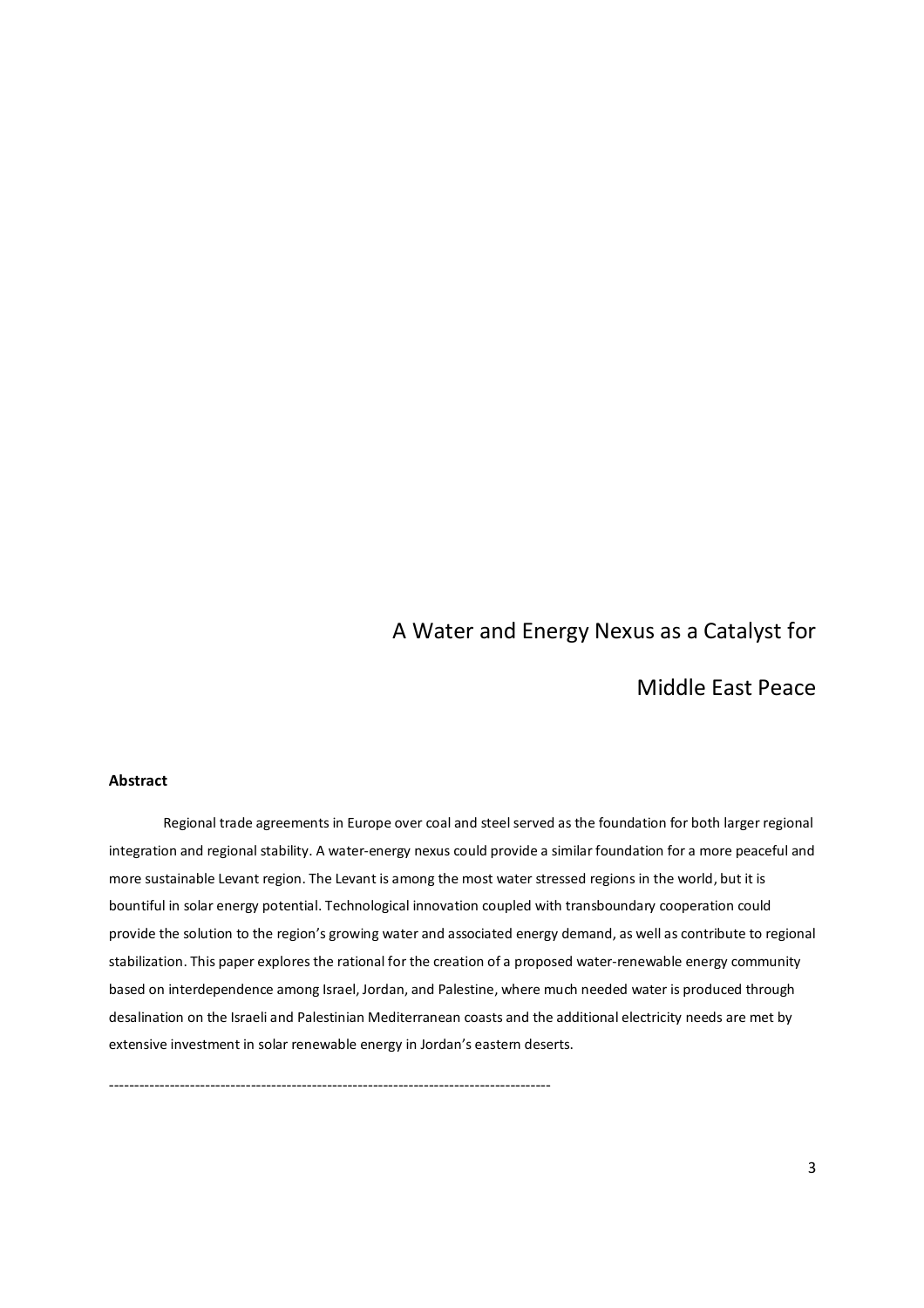#### **Introduction**

-

Resource-conflict theory maintains that countries with a scarcity of renewable resources, such as agricultural land, water, fisheries and forests, are more likely to engage in conflict. Countless theoretical papers and empirical studies have demonstrated that shortage of these vital resources is enough to prompt (violent) conflict among those that share the resource (Homer-Dixon, 1994; Maxwell and Reuveny, 2000; "Renewable Resources and Conflict," 2012). But, the field of environmental peacebuilding asserts otherwise, demonstrating that mutual concern and interest in shared resources can instead serve as a means for cooperating.<sup>1</sup>

The environment is unique in that it can unite people—even people from traditionally adverse backgrounds—in a way that other (political) issues cannot. First, the environment is universal: environmental problems transcend social barriers and socioeconomic groups and therefore serve as a common ground for people from diverse backgrounds (Jacobs, 2002; Swain, 1997). Second, the environment ignores political borders: in the same way that the environment can bring together people from different ethnic groups and socioeconomic classes, it can also bring together people from different countries, even political adversaries: "Initiatives that common ecological problems can be used to bring about an initial dialogue between the parties to a conflict when other political and diplomatic approaches have failed" (Carius, 2006: 7; Dabelko, 2006). Furthermore, environmental problems that transcend political boundaries cannot be solved unilaterally, and instead require transboundary cooperation (Dabelko, 2006). Third, the environment is typically considered a politically "safe" issue; it is possible to address environmental problems in greater isolation from other issues of political tension (Tullius, 1997). In some instances, the environment may be a matter of "high politics" (Lowi, 1995) but even then, environmental issues can still be considered low-hanging fruit, a problem that is comparatively easy to address and that can provide a first step for engaging in dialogue before addressing larger, more politically challenging issues (Dabelko, 2006; Harari, 2008). Fourth, environmental problems almost always require long-term solutions; there are no quick fixes. Addressing these issues therefore requires long-term cooperation, creating a platform for *ongoing* dialogue that can help build trust between adverse parties (Dabelko, 2006; Harari, 2008). And fifth, given the ways in which the environment can bring even historic adversaries

 $1$  The United Nations Environment Programme (UNEP) refers to this as environmental diplomacy. ("Environmental" Cooperation.")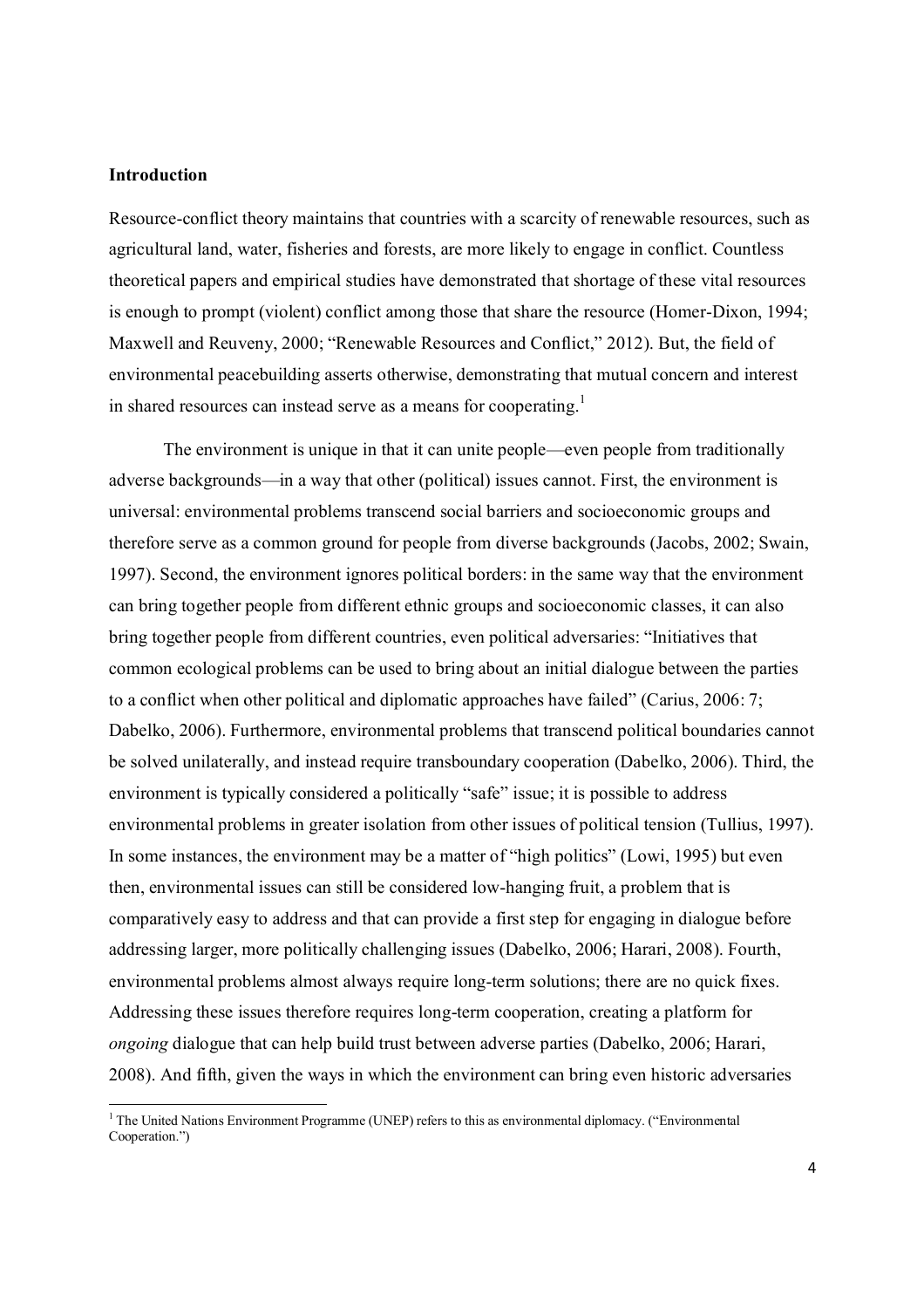together, cooperative endeavors over environmental issues can help lead to the formation of other post-conflict reconstruction or even help broker a larger peace agreement (Dabelko, 2006).<sup>2</sup>

Freshwater resources have demonstrated the ways in which even politically adverse countries can cooperate over environmental problems. And, contrary to the theory of resource scarcity, it has been found that, at least at an international scale, the shortage of shared freshwater resources is more likely to prompt cooperation and negotiation between countries than it is to promote conflict (Hauge & Ellingsen, 1998; Hendrix & Glaser, 2007; Homer-Dixon, 1994, 1999; de Soysa, 2002; Urdal,2005). International cooperation over water resources far outweighs incidents of armed conflict: in the past 1,200 years, riparian nations have signed over 3,600 international treaties over the use of their shared water resources (Hamner and Wolf, 1998). Although the majority of treaties address the rights of use for each country (usually for navigational or fishing purposes), a significant number address more complex issues, including distributing shared benefits from the construction of large infrastructure projects, like electricity and storage for irrigation water from dams (Hamner and Wolf, 1998; International Freshwater Treaties Database). What perhaps makes water agreement unique is their resiliency: countries continue to adhere to the terms of the treaty, even in times of conflict (Wolf, Yoffe, and Giordano, 2003). $3$ 

However, almost all water treaties concern natural, surface water resources. Can, then, non-traditional water resources and non-traditional water trade agreements promote the same long-term cooperation and stability that past water agreements have? This paper examines the rational and the need for further in depth investigation of the economic, technical and geopolitical feasibility for advancing a cooperative framework that would result from a unique produced water- renewable energy trade agreement between Israel, Palestine and Jordan, one that would not only promote stable and sustainable regional trade in water and energy, but regional

-

<sup>&</sup>lt;sup>2</sup> For example, joint management of a rainforest shared by Peru and Ecuador was instrumental in brokering a peace agreement between the two countries. The border between Peru and Ecuador had served a site for territorial conflicts since the end of Spanish rule. The Acta Presidencial de Brasilia signed by both countries resolved the border conflict by establishing joint management structures and the Cordillera del Condor Transboundary Park, a protected zone for conservation on either side of the disputed border, which "created a space for cooperation between both countries and ultimately led to bi-national initiatives" (Alcalde, Ponce and Curonisy; Dabelko, 2006; ITTO et al., 2000, as cited in Alcalde, Ponce and Curonis).

 $3$  What makes many water treaties robust is the mechanisms that have been included to manage disputes (Jacobson and Weiss, 1998, as cited in Zawahri, Dinar and Nigatu, 2013). Resiliency is seen as ability to adapt to (hydraulic) stress or changing conditions (Zentner, 2012). Flexibility to adapt to changing circumstances, ability to enforce adherence to the treaty, and established communication networks among parties (for data sharing, dispute resolution, etc.) are included in many treaties to minimize stress caused by changing conditions, and thereby create a lasting treaty (Zentner, 2012).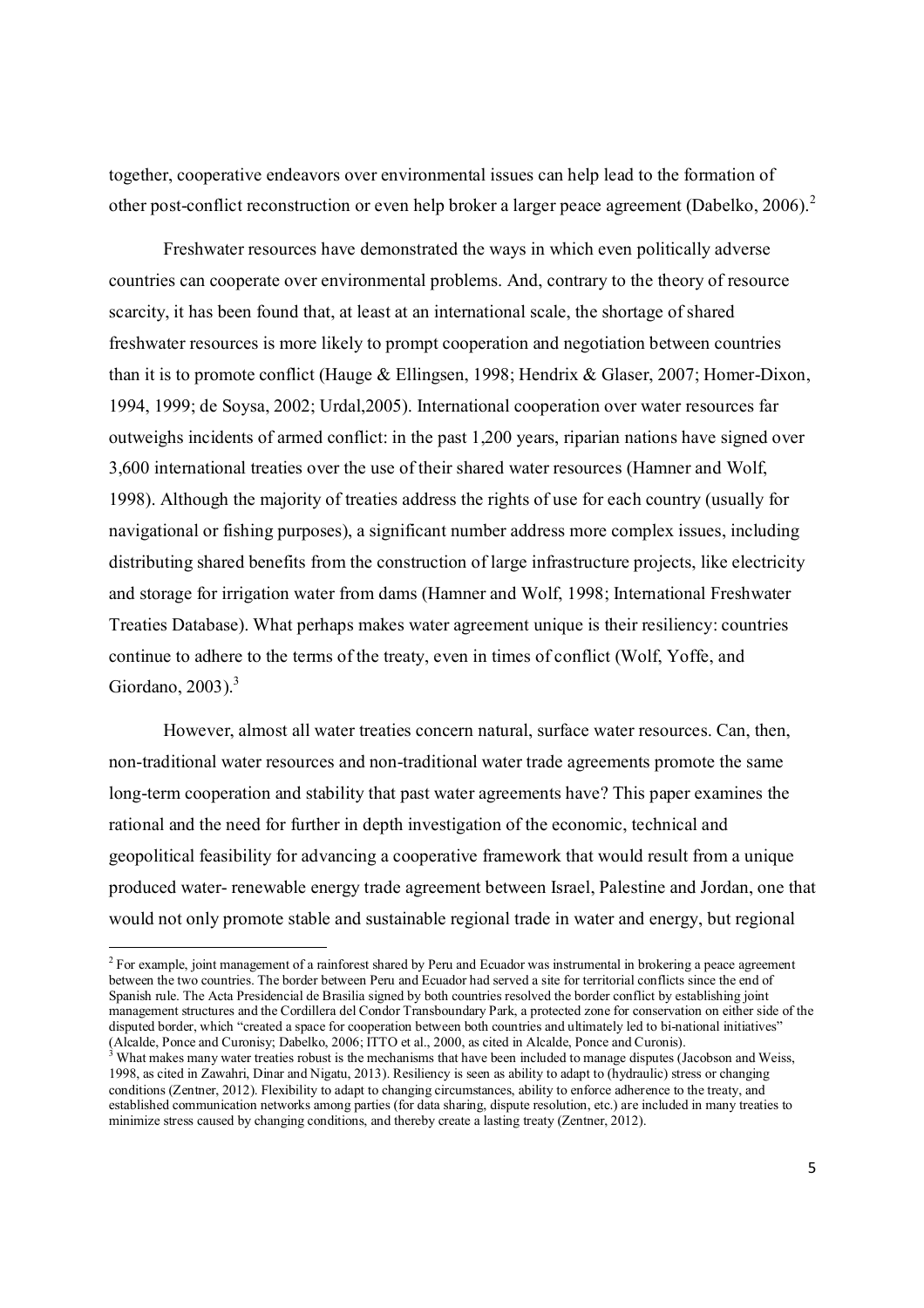interdependence, as well, in the hope of providing a foundation for larger regional unification, helping to foster regional stability.

#### **Background: Comparison of Resource Trade Agreements**

Natural resources, including international freshwater resources, have been at the center of many trade agreements, some of which have led to larger regional cooperation. These agreements function on the idea of competitive advantage, in which countries agree to trade goods or provide services for the resource they are more equipped to produce in exchange for those that they are lacking. These agreements can manifest in several ways, including an exchange of services or an exchange of the goods themselves, either as a means of compensation or as a way to promote greater interdependence. Although many of these agreements have been stable and long-lasting, only those promoting regional *interdependence* have contributed to efforts that have brought about larger regional unification.

Turkey and Iraq represent a unique example of water and energy trade agreements. Each country is wealthy in one resource with respect to the other—Turkey in water resources and Iraq in hydrocarbons—and through both formal and informal agreements these countries have agreed to grant the other access to their respective resource. Their trade agreements demonstrate the importance of creating a formal agreement (i.e., an international treaty) and that regional cooperation can be accomplished by means other than an exchange of the goods themselves; mutual benefit can be gained by sharing services.

With regard to water, Turkey and Iraq have been engaged with each other in waterrelated disputes for years, though they have never reached a formal agreement (Elver, 2014). In absence of a formal water treaty, Turkey, the upstream neighbor, has adopted a policy of "good neighborliness," informally agreeing to release the "greatest possible 'sufficient amount of water' downstream," an unspecified amount that fluctuates seasonally and during times of drought (Elver, 2014). Despite the well-meant intentions of the "good neighborliness" policy, the lack of a formal agreement that would secure water rights for Iraq (and Syria) has led to the continuation of water-related disputes in the basin. As has been demonstrated, the presence of a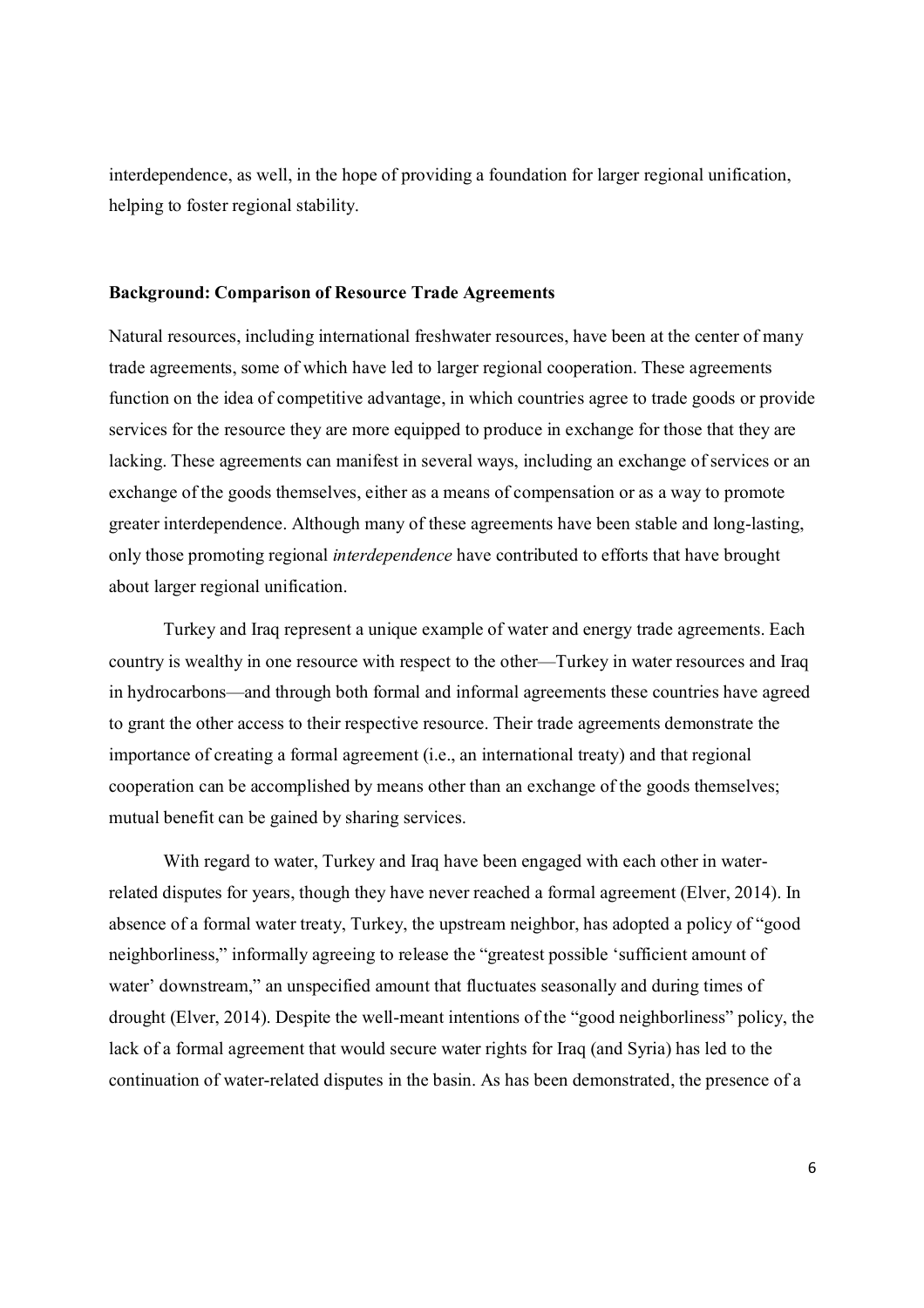treaty increases the likelihood of cooperation among riparian states (Wolfe, Yoffe, and Giordano,  $2003$ )<sup>4</sup>

With regard to trading services, Iraq and Turkey share an interesting history as far as water and energy resources are concerned. In 2007 Turkey and Iraq established a "long term Strategic Partnership with the aim of enhancing solidarity between Turkish and Iraqi peoples" (*Joint Declaration between Turkey and Iraq)*. Its goal is to foster international cooperation in energy and water, among other political and cultural issues. In line with the Strategic Partnership, Turkey and Iraq have since engaged in several cooperative agreements over water and energy resources, which have each, in their own way, been aimed at fostering peace in the region. With regard to water resources, in 2009 Turkey agreed to release more water to Iraq in exchange for Iraq's cooperation in cracking down on Kurdish rebels near the Turkish border. Regarding energy resources, Iraq has vast resources of hydrocarbons, but Turkey surpasses Iraq in infrastructure and technical know-how necessary for the development of these resources ("Relations between Turkey and Iraq," 2011). In 2010, Iraq awarded contracts to several Turkish petroleum companies to develop the Iraqi natural gas fields, which has helped foster "increasing interdependence" between the two countries (Turunc, 2011: 42).

Other agreements, such as over the construction of large-scale infrastructure projects, can promote a trade of goods as a means to reap mutual benefits in compensation for development. This type of agreement encompasses the construction of hydroelectric dams along international rivers in which the two (or more) countries agree to cooperate over the development of electricity and water resources.

According to Wolf (1998) dams can be a good example of shared interest projects that can benefit both riparians: upstream countries nearer to the headwaters usually have better geographic conditions for a dam sight, while downstream countries usually have better agricultural lands that would benefit from the regulation of the flow of the river. The construction of a hydroelectric dam can benefit all parties by generating electricity, creating a source of water for irrigation, and managing flood control. Ninety treaties over hydroelectric

-

<sup>&</sup>lt;sup>4</sup> At least for river systems with dams. As a point of relevancy, it should be noted that Turkey has constructed over 1,300 largeand small-scale dams within its territory, which have decreased the flow of water into Iraq (Arraf, 2009; Elver, 2014).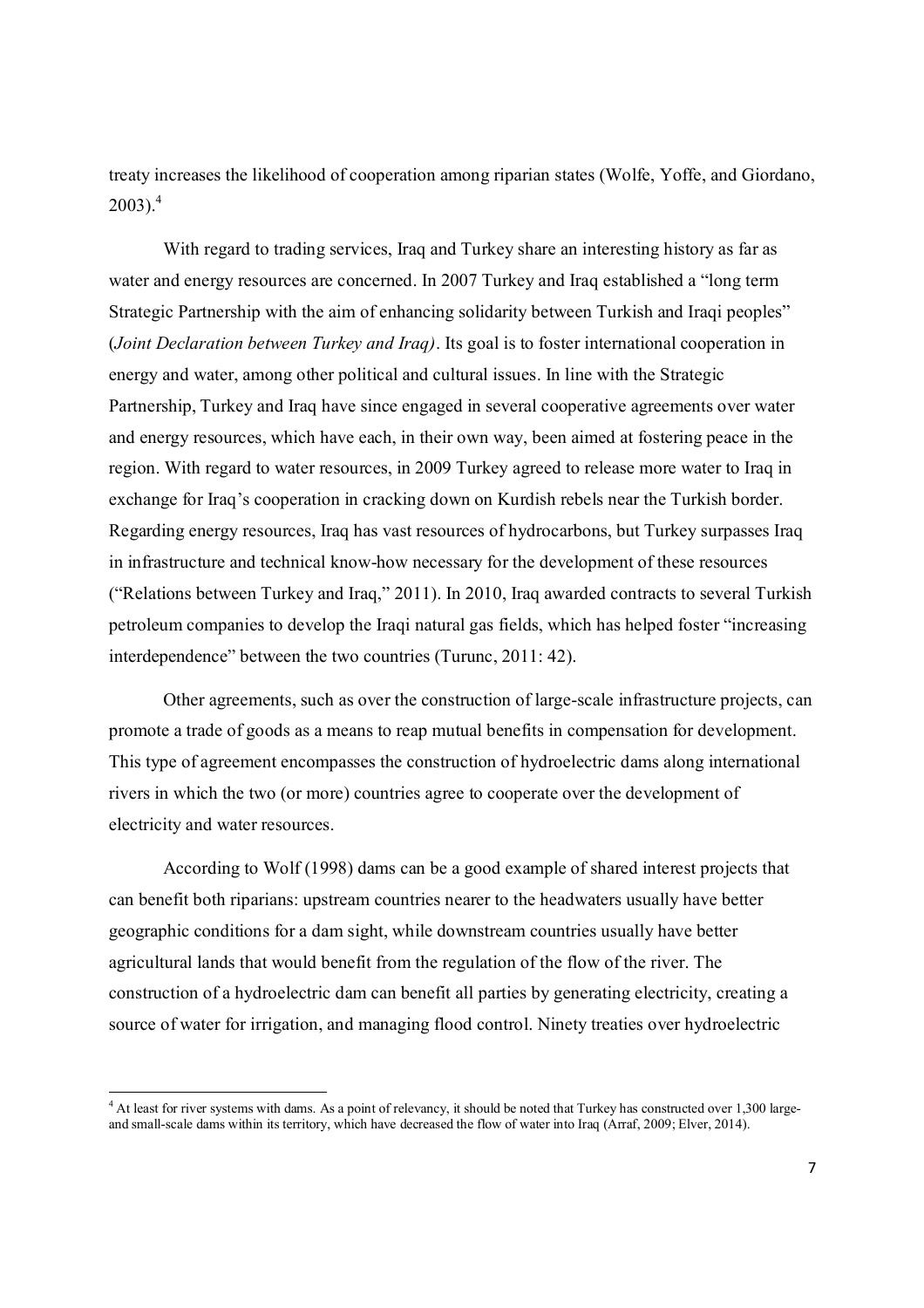dams have been signed since 1820, though not all of them explicitly address an exchange of the produced goods (International Freshwater Treaties Database).

One such example is the resource trade agreements are between India and Nepal. India and Nepal have several agreements over hydropower, dating back as far as the 1950s. The major ones—the Koshi Agreement and the Gandak Agreement—are fairly similar in content. Both agree to the construction of a hydroelectric dam for the purposes of flood control (for India's benefit) and of electricity generation and storage of irrigation waters (for Nepal's benefit) (Saurabh, 2012). In addition to negotiating water allocations, the agreements also stipulated that India would help provide hydroelectricity to Nepal either by building hydroelectric power plants in Nepal or by constructing plants in India from which Nepal could purchase a certain percentage at production cost (Independent Power Producers', 2006; Saurabh, 2012).

However, the downside of creating shared benefits, including benefits gained from "shared" services—as opposed to interdependence—is that it tends to give one party the upper hand. For example, in an upstream-downstream riparian scenario, the upstream country (usually the country with the dam) has control over the flow of water—they can induce floods or droughts downstream if they so choose—and the downstream country, unless it is a larger military power, effectually becomes dependent on the goodwill of the upstream neighbor. Although a treaty solidifies mutually agreed-to terms, to some degree the maintenance of the treaty depends largely on only one country (in this example, the one with the dam).

The current relations between Turkey and Iraq demonstrate this point well. Although Turkey is interested in accessing the Iraqi natural gas fields, it is by no means economically or energy dependent on gaining access to these resources. Turkey is becoming a major energy hub, connecting the energy markets of Russia, Europe, the Middle East, and the Caspian region, and the vast majority of its oil and natural gas imports come from countries other than Iraq (*EIA* "Turkey," 2014). Furthermore, to the dismay of the Iraqi government, Turkey is establishing a deal with the Iraqi Kurds in order to gain access to some of the Iraqi natural gas reserves (Arango and Krauss, 2013). Lacking an agreement that makes the two countries equally dependent on the other has effectually given Turkey a significant upper hand: Turkey controls the flow of water and, through its deal with the Kurds, is gaining access to natural gas reserves. Strictly regarding trade relations, Turkey's developments with the Kurds has effectually created a condition where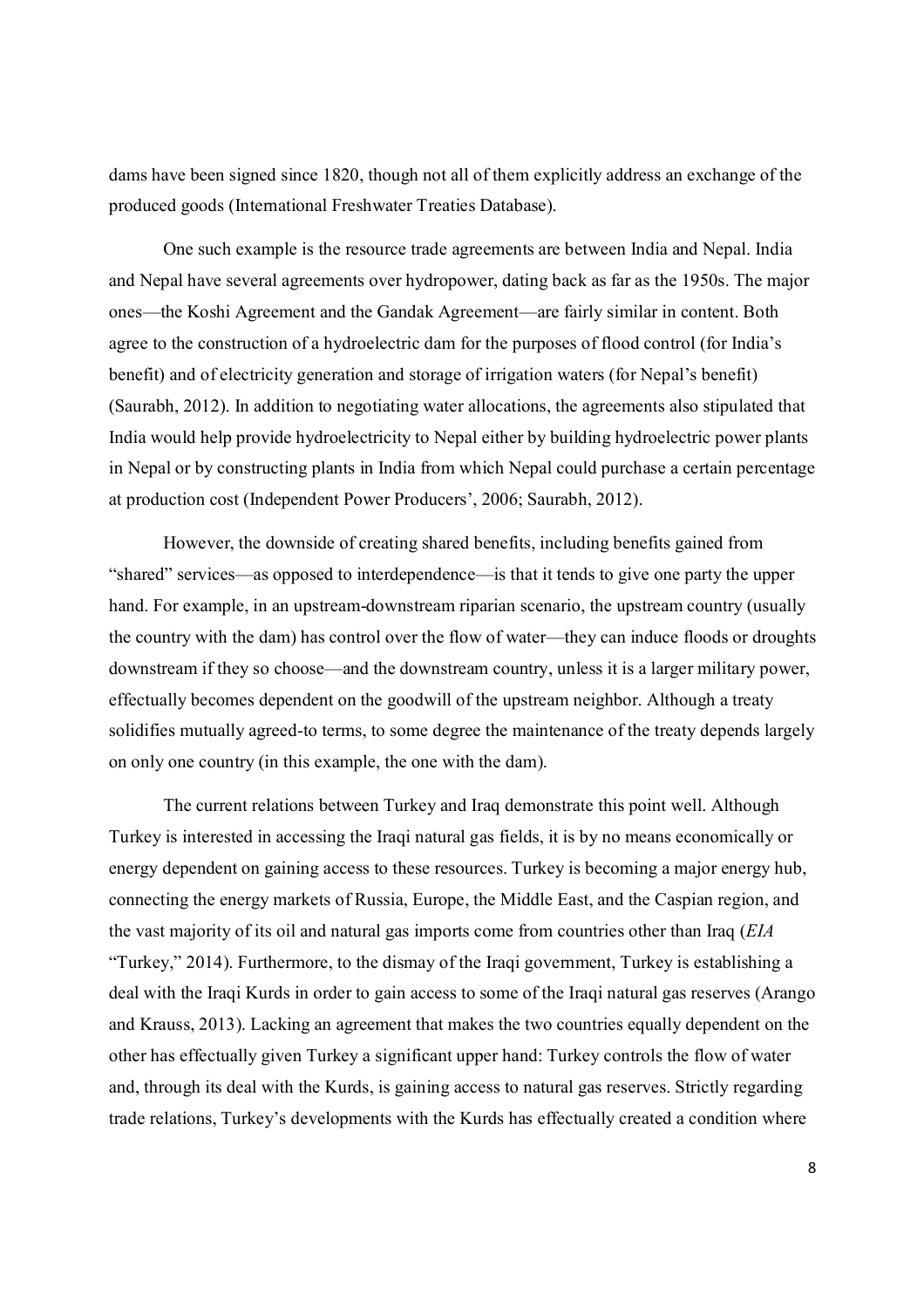Turkey has little to lose from breaking its 2007 and 2009 trade agreements with Iraq; Iraq, on the other hand, stands to lose a lot.

In contrast, treaties that foster greater interdependence are therefore thought to be more robust settlements. Interdependence is a condition where two or more entities are each dependent on the other(s) for the products that they themselves cannot efficiently produce, in exchange for items they themselves produce efficiently. A shared benefits situation may require initial interdependence (such as in funding and constructing a dam), but once the infrastructure is in place, countries may be able to function unilaterally (for example, as mentioned above in the case of an upstream country with a dam). In contrast, interdependence requires *continued* reliance on the other in order to produce the mutually beneficial end product(s). Such agreements can also serve as strong stepping stones for larger peacebuilding efforts as they require a significant amount of trust and long-term cooperation.

This model of interdependence as a means for fostering regional peacebuilding has proved to be successful. The European Coal and Steel Community (ECSC) is representative of agreements in which resource interdependence helped foster larger regional unification. The ECSC was established in 1952 to integrate the coal and steel industries across Western Europe and was created with the intention of establishing a common economic community in order to make strong connections among historic political adversaries ("Treaty Establishing," 1951).

Although the ECSC never successfully built a common market for coal and steel, $5$  it was seen as an instrumental stepping stone in integrating the economies of Europe (Alter and Steinberg, 2007; Editors, 2014). The strength of the ECSC was that it convinced European countries to delegate part of their national sovereignty to an international body that was responsible for making decisions in the interest of the member states (Toepke, 1981). Perhaps, then, the ECSC's most important contribution is that it encouraged other, more successful attempts at integrating the economies, including the creation of the European Economic Community (EEC), which created a common market for goods other than coal and steel (SEA, 2010; Shenoy, 2012; Toepke, 1981). The EEC later joined with two other pan-European communities to form the European Community (EC), which in turn was responsible for passing

-

<sup>&</sup>lt;sup>5</sup> Soon after the creation of the ECSC changing market conditions essentially erased the problems the ECSC was set up to address: there was a surplus of steel in the market and technological advances made it easier to acquire coal from non-European markets (Alter and Steinberg, 2007).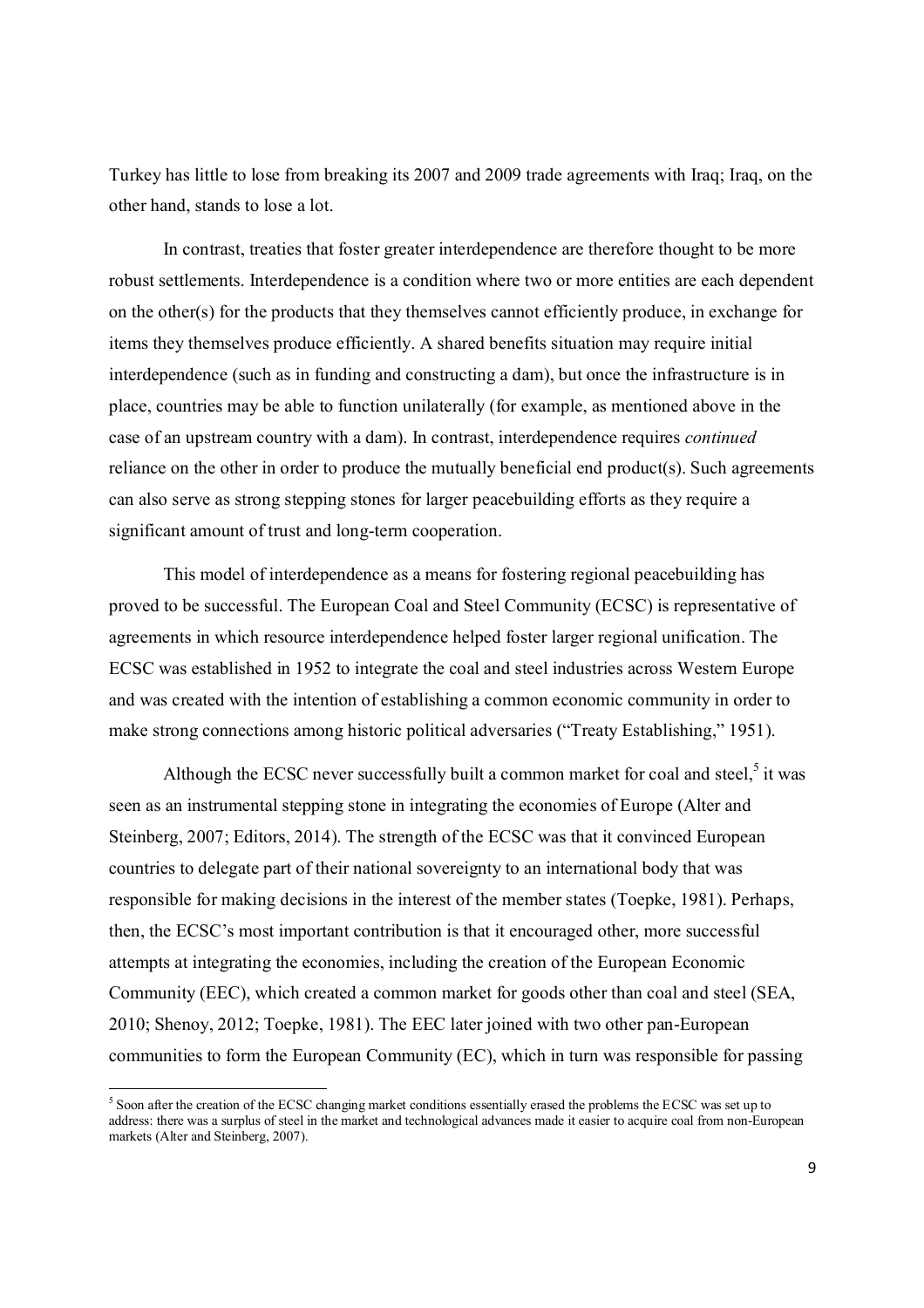the Single European Act (SEA), which sought to "add new momentum" to the integration of the internal European market (Editors, 2013). The subsequent success of SEA encouraged EC Member States to push for further reforms toward European integration. This process culminated with the Treaty of Maastricht, which created the European Union ("Treaty of Maastricht," 2010). Thus, although the ECSC by no means led directly to the creation of the European Union—a pinnacle example of regional integration—the ESCS was a necessary first step to kick-start the unification process.

If regional trade agreements over resources in Europe could lead to the eventual unification of much of Europe, then perhaps a similar agreement—one that fosters regional interdependence—can kick-start a process of larger regional cooperation, and perhaps even regional unification, in the Levant region (and that in the more distant future could even include Lebanon and the Egyptian Sinai). The creation of a proposed water-energy trade community (discussed in more detail below) builds off the precedent of regional integration set by the ECSC. It suggests integrating the energy and water production sectors of Jordan, Israel and Palestine in order to produce enough water to meet the growing needs of the region, overtime replacing the current dominance of fossil fuels with renewable energy as a key source of electricity.

#### **The Proposal**

Israel has already heavily invested in desalination along its Mediterranean Coast. Yet producing and pumping water for desalination and wastewater treatment presently consumes about 10% of Israel's electricity supply (Dolev et al., 2013). Electricity production in Israel is overwhelmingly dependent on the burning of fossil fuels, with increasing reliance on natural gas ("Electricity Generation"). However, Israel's domestic natural gas supplies are estimated to last only 30-40 years ("Israel's Oil," 2014). Similarly, in Palestine, there is potential to desalinate large quantities of seawater along the Mediterranean coast of the Gaza Strip. Gaza, too, have gas reserves off its coast and while the natural gas could be an independent Palestinian source of energy to power desalination facilities in Gaza, here too overtime the natural gas will run out. Conversely, Jordan, one of the most water stressed countries in the world, has a limited ability to expand its freshwater supply (Grover, Darwish and Deutsch, 2010). But, unlike Israel and Palestine, which have very limited reserves of available open spaces, Jordan has vast open spaces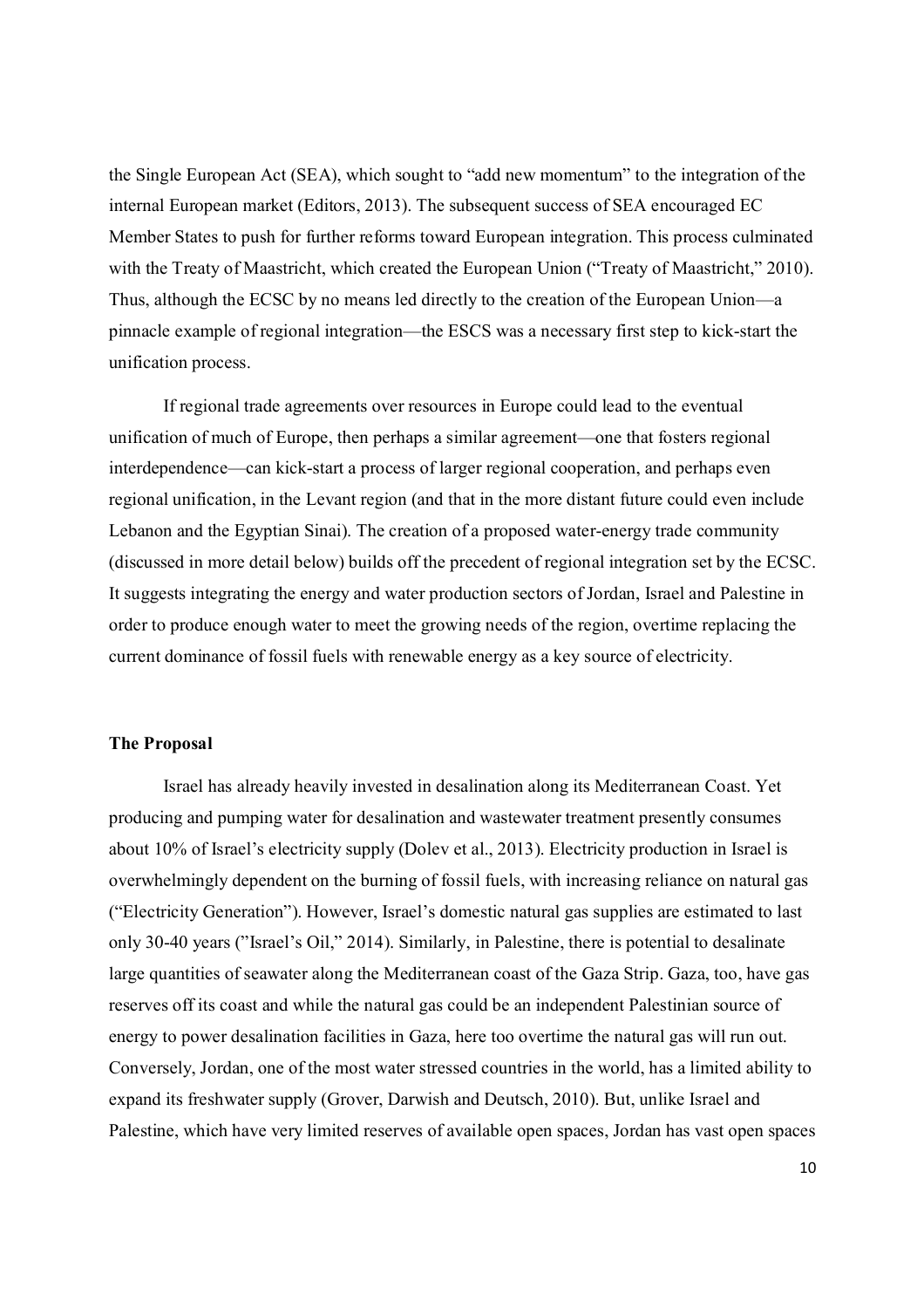in the eastern desert. Therefore, given the strengths of each country, a mutually beneficial trade is possible: in exchange for water, Jordan could supply renewable energy to power desalination in Israeli and Palestine, which would increase the supply of water to Jordan, Israel, and Palestine.

Climate change is expected to exacerbate regional water problems (Sowers, Vengosh and Weinthal, 2011). Therefore, a solution that mitigates and adapts to climate change is called for. This proposal (still in its initial phases) to integrate water and renewable energy resources could provide the solution. Furthermore, given that a produced water- renewable energy community would require long-term, continuous cooperation, it is possible that such an agreement could act as a stepping stone for larger regional integration and stability.

#### **A Clear Need for Interdependent Regional Cooperation**

Israel, Jordan and Palestine are scarce in natural water resources by world standards. In order to meet the growing demand, all three countries are turning to unconventional sources of water. Israel increasingly relies on produced water, incorporating desalinated water into their potable water stream and reusing treated wastewater in their agricultural irrigation ("Israel is a World Leader"; "National Water System"; "Water Sources"). Jordan in the Arab world, is a leader in the reuse of treated wastewater (ACWUA, 2010) and Palestine, with assistance of the donor community, is heavily investing in building wastewater treatment plants that could replace the use of fresh water in agricultural irrigation. Jordan is planning to build a desalination plant in Aqaba, as part of an existing water trade agreement with Israel and the World Bank is leading the efforts to build a desalination plant in Gaza. However, the production of these unconventional water resources is highly energy intensive. There is clearly a need to resolve these *regional*  problems, and a solution that promotes regional *interdependence*, providing a source of both water and energy in a secure and reliable manner, can benefit all parties, in perhaps more than one way.

The current agenda, however, does not promote regional interdependence. A Memorandum of Understanding (MoU) focusing on water trade was signed in 2013 by Israel, Jordan and Palestine ("Israeli Minister," 2013). This act clearly demonstrates a willingness for regional cooperation and exemplifies the benefits of regional cooperation. However, the water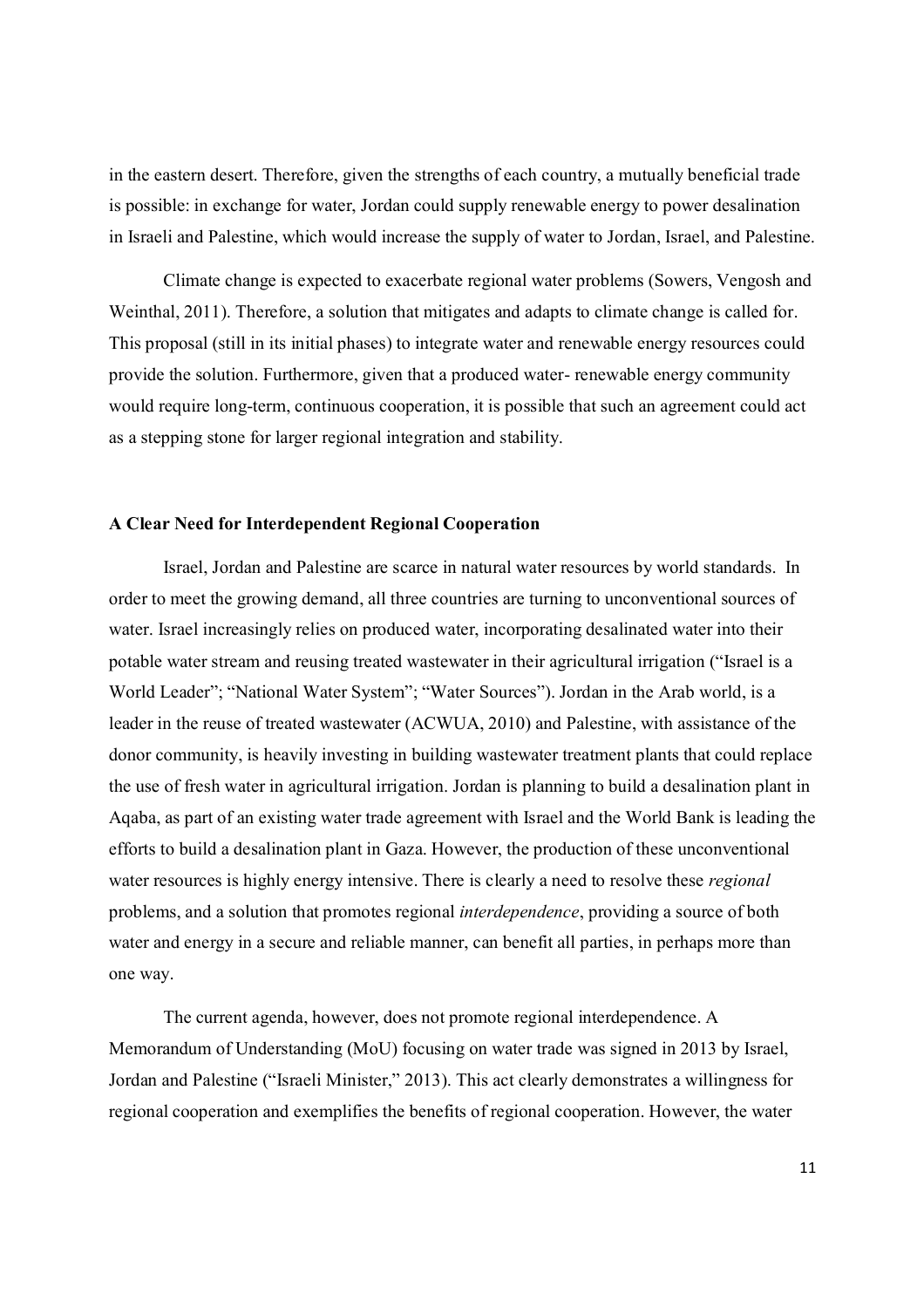exchange is only one of partial interdependence and perpetuates conditions of dependence. With regard to Israel and Jordan, the MoU proposes to build an 80MCM seawater desalination plant in Aqaba that would supply about 30MCM to Aqaba and the surrounding areas and sell the remainder to Israel to supply Eilat and the nearby Arava Valley. In exchange, Israel would sell an equivalent amount of natural water (about 50MCM) from the Sea of Galilee to Jordan using existing infrastructure to supply much needed water to the Jordanian capital (Amman). From an economic and infrastructure perspective the water trade is a win-win for both sides. Israel gets more water in the south without having to invest enormous sums in expanding the reach of the National Water Carrier and does not have to build a desalination plant in Eilat, which would require sacrificing valuable beachfront for the tourist industry. And Jordan buys relatively cheap water from the Israeli Sea of Galilee using existing infrastructure (bringing desalinated water from Aqaba to Amman would require a huge investment in new infrastructure and would come at enormous cost to the economy and Jordanian consumer). However, while the plan meets the water needs in southern Israel, it fails to meet the needs of northern Jordan. But, due to geopolitical considerations and public objection from Jordanians to cooperation with Israel, Jordan is reluctant to buy larger quantities of water from Israel (there is perhaps concern that increased dependency on water could be used by Israel as a political tool to gain political favor on other geopolitical matters). ("Israeli Minister," 2013).

The MoU also agreed that Israel would sell an additional 30MCM of desalinated water produced in Israel to the Palestinian Water Authority in the West Bank. Unlike the Jordanian-Israeli aspects of the MoU that speaks to limited aspects of interdependence, the Israeli-Palestinian deal only increases Palestinian dependency on water from Israel. The fear on the Palestinian side is that the continued sale of water from Israel to Palestine enables Israel to continue to ignore the need to more fairly share natural waters shared between Israel and Palestine that at present Israel takes the lion share. The Israeli-Palestinian aspect of the MoU has never been advanced as it highlights the pitfall of unilateral water trade that continues to ignore the underlying politics of the water issues. ("Israeli Minister," 2013).

Therefore, in order to solve the water crisis sustainably and in a manner acceptable to all parties, dependency and domination must give way to interdependency and regional cooperation.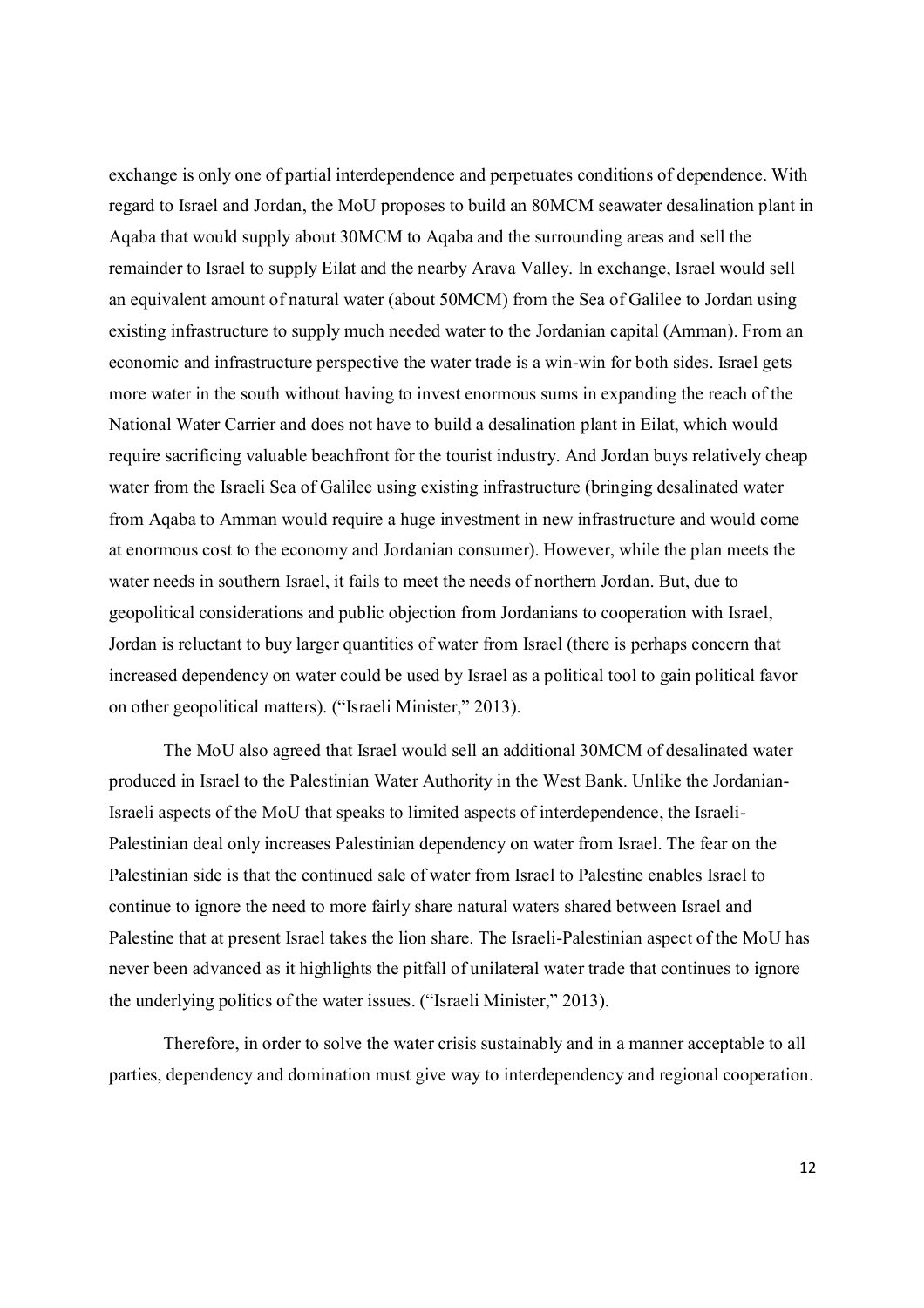#### *Demonstrated Need: Water Scarcity and Technology as a Potential Game Changer*

The Middle East is one of the most water stressed regions in the world. While the Middle East-North Africa regions host 5% of the world's population, the region only contains 1% of the world's fresh water resources (Hussein, 2011). Massive population growth, rapid urbanization, climate change, and a surge in irrigated agriculture in the past few decades have only served to exacerbate the water scarcity problem (Allan, 1994; Alterman and Dziuban, 2010; Roudi-Fahimi, Creel and De Souza, 2002; Sowers, Vengosh and Weinthal, 2011). Furthermore, many of the regions' freshwater resources are located in transboundary basins, which has been both damaging to surface- and groundwater resources and has historically been a source of contention among riparian neighbors.

Jordan is among the most water poor countries in the world, with average annual per capita availability at a mere  $145 \text{m}^3/\text{year}$ , well below the World Health Organization (WHO) poverty line (500 m<sup>3</sup>/year) (Raddad, 2005; "Water for Life," 2009). With a largely arid climate (over 90% of Jordan receives fewer than 200mm of precipitation a year), freshwater resources are precious (Raddad, 2005). Jordan relies heavily on its (shared) natural water resources. While many *wadis* have been dammed to collect flood-waters, Jordan's main sources of surface water—the Zarqa and Yarmouk Rivers—are either heavily polluted or shared with neighbors (Israel and Syria on the Yarmuk) (Al-Zboon and Al-Suhaili, 2009). In addition, Jordan's groundwater resources are over-exploited, exceeding the available renewable supplies and degrading the water quality (Jordan Water Report, 2009; Raddad, 2005). Furthermore, the influx of hundreds of thousands (perhaps over a million) Syrian refugees into Jordan are significantly increasing the country's water demand and are adding to the strain of Jordan's already chronic water shortage (Al-Khalidi, 2014; Baker, 2013).

In Palestine, restricted access due to Israeli occupation of the West Bank and pollution and over-exploitation of the Coastal Aquifers are contributing to the water shortage felt by Palestinians. In the West Bank, restricted accessibility to surface and groundwater resources is creating an engineered water shortage for West Bank Palestinians. Palestinians require Israeli permits for the construction and maintenance of water wells and wastewater treatment plants (a policy implemented de facto throughout the West Bank) (El-Jazairi, 2008; UN-ESCWA and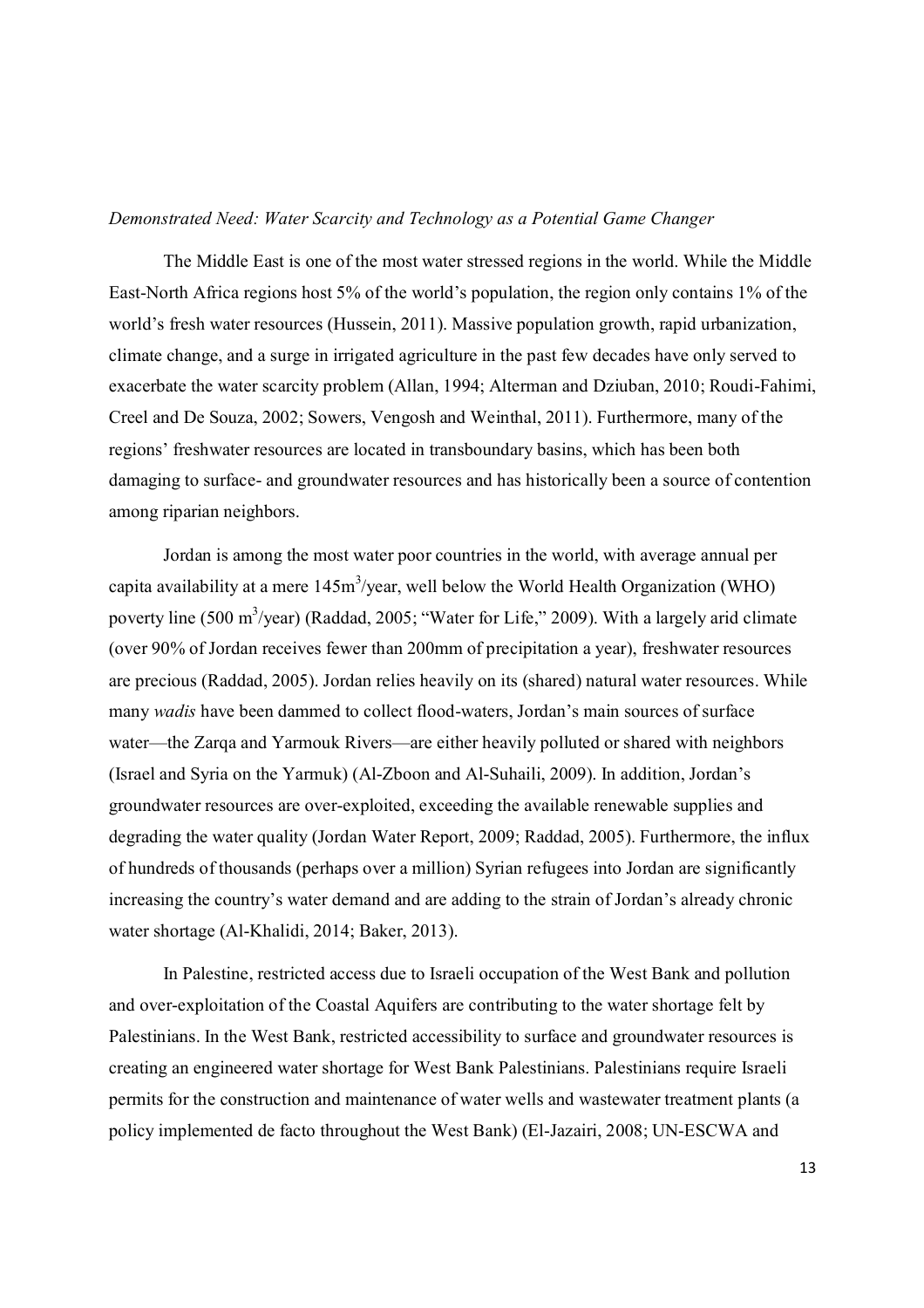BGR, 2009). Although 17 licenses have been granted for well development since 1996, $6$  due political constraints—including the restriction of movement and access for construction material, something which is beyond Palestinian control—and geographical complexities, very few of the licensed wells have actually been constructed (World Bank Report). With declining water tables in both springs and aquifers and a restricted ability to adapt to changing conditions, West Bank Palestinians are increasingly dependent on water purchased from Mekorot, the Israeli water company (UN-ESCWA and BGR, 2009). In Gaza, physical water shortage and deteriorating water quality poses a greater problem. With no perennial streams and little rainfall, Gaza relies almost entirely on water from the Coastal Aquifer (*CSO-G*, 2011; "Gaza in 2020," 2012).<sup>7</sup> Withdrawals—about three times higher than the renewable water supply—are not only depleting the available freshwater, but is causing the salinization of the aquifer. Salinity is now well above WHO guidelines for safe drinking water and nitrate pollution from sewage and agriculture (surface runoff and underground drainage) infiltrates into the aquifer, making 90% of the aquifer not safe to drink without treatment ("Gaza in 2020," 2012). The Palestinian Water Authority sees seawater desalination and the expansion of wastewater treatment facilities as a way to alleviate these problems (*CSO-G*, 2011).

Israel has made herself an exception to the regional widespread water scarcity. In response to troubling natural water shortages,<sup>8</sup> Israel has made significant investments in moving toward a produced water economy, relying on desalination and the reuse of treated wastewater to supplement its declining supply of natural freshwater. Israel currently has the capacity to produce 510MCM of desalinated water per year (Bar-Eli, 2014); by 2030, seawater desalination capacity is expected to be 600MCM per year (Zeida, 2014). Israel also relies heavily on the reuse of treated wastewater for agricultural irrigation. A world leader in wastewater treatment, Israel currently treats and reuses 80% of its wastewater (the highest in the world), which accounts for 18% of the country's total water supply (Dolev et al., 2013; "Israel is a World Leader").

**.** 

 $<sup>6</sup>$  As of 2009, 85 applications were still pending.</sup>

<sup>7</sup> A small amount of freshwater (4.7MCM/year) is imported from Israel (*CSO-G*, 2011: 3).

<sup>&</sup>lt;sup>8</sup> Israel's natural freshwater resources are overstressed. Extreme drought is causing declining water levels in the Sea of Galilee, forcing Israel to increase dependence (temporarily) on desalinated water (Dvorin, 2014). The Coastal Aquifer under Israel and Gaza is over-exploited, leading to declining water tables and increasing salinity ("Gaza in 2020," 2012). The situation is particularly dire in the Gaza Costal Aquifer where salinity levels have risen well above the drinking water safety guidelines set by the World Health Organization and where 90% of the water not potable without treatment (Al-Yaqubi, 2006; "Gaza in 2020," 2012).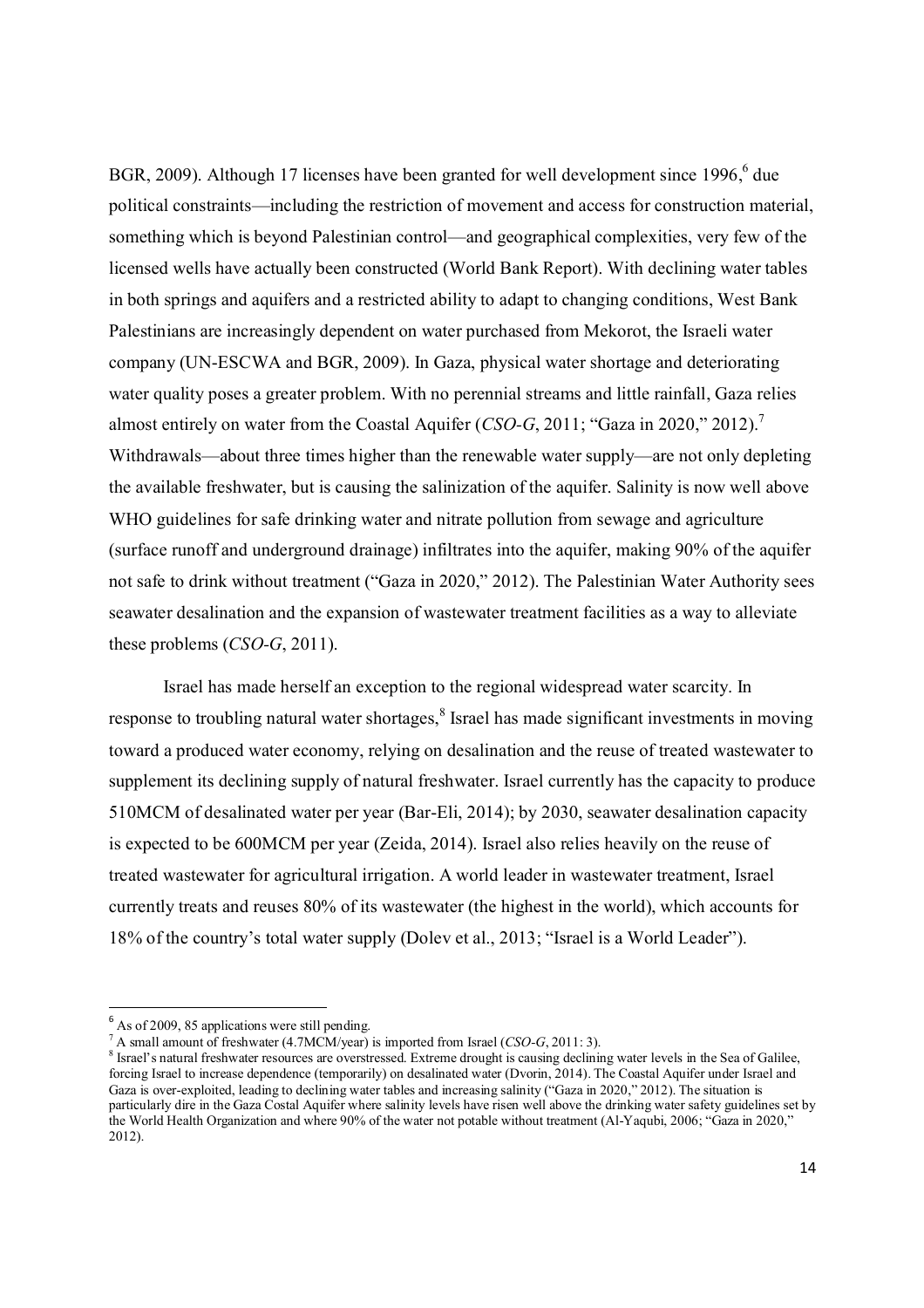Israel's strategic move toward a produced water economy is a significant potential game changer. As Israel lessens its dependence on natural sources of water, Israel's shift toward a produced water economy should make it more feasible to reach an agreement over shared water resources with Palestine (Brooks and Trottier, 2010).

#### *Unsustainable Energy Dependence*

Jordan, Palestine and Israel are highly dependent on hydrocarbons for electricity generation, water transportation, and seawater desalination. Although Israel is the region's largest petroleum consumer (and therefore a large importer of petroleum), it is a major regional producer of natural gas, supplying most of its domestic needs in the last decade (*EIA* "Eastern Mediterranean," 2013). Israel relies almost entirely on natural gas for desalination, as natural gas is currently a cheaper and more "climate-friendly" fuel source than either oil or coal (Tenne, 2010). However, this partial energy security in natural gas is not projected for the long-term as even the Leviathan gas field, Israel's largest natural gas resource, has a lifespan of only 30-40 years ("Israel's Oil," 2014).

Jordan's current energy supplies are much more volatile. Jordan imports 96% of the oil and natural gas that it uses at a huge burden to the economy, costing between 20% and 40% of its annual GDP (*EIA* "Jordan," 2013; Hartoqa, 2007). Fuel pipelines connect Jordan to its hydrocarbon suppliers (e.g., the natural gas pipeline from Egypt). However, more recently the supply has been unstable as a result of unrest in Syria and the Sinai. This energy dependence is problematic from a national security perspective. Jordan's fuel imports are bought at market price, which is both volatile and has been increasing in recent years, leading to rising electricity and fuel costs and, in some cases, even causing social unrest (Halasa, 2010; Rudoren, 2012). Jordan does have small natural gas reserves, but not enough to meet the country's needs, and the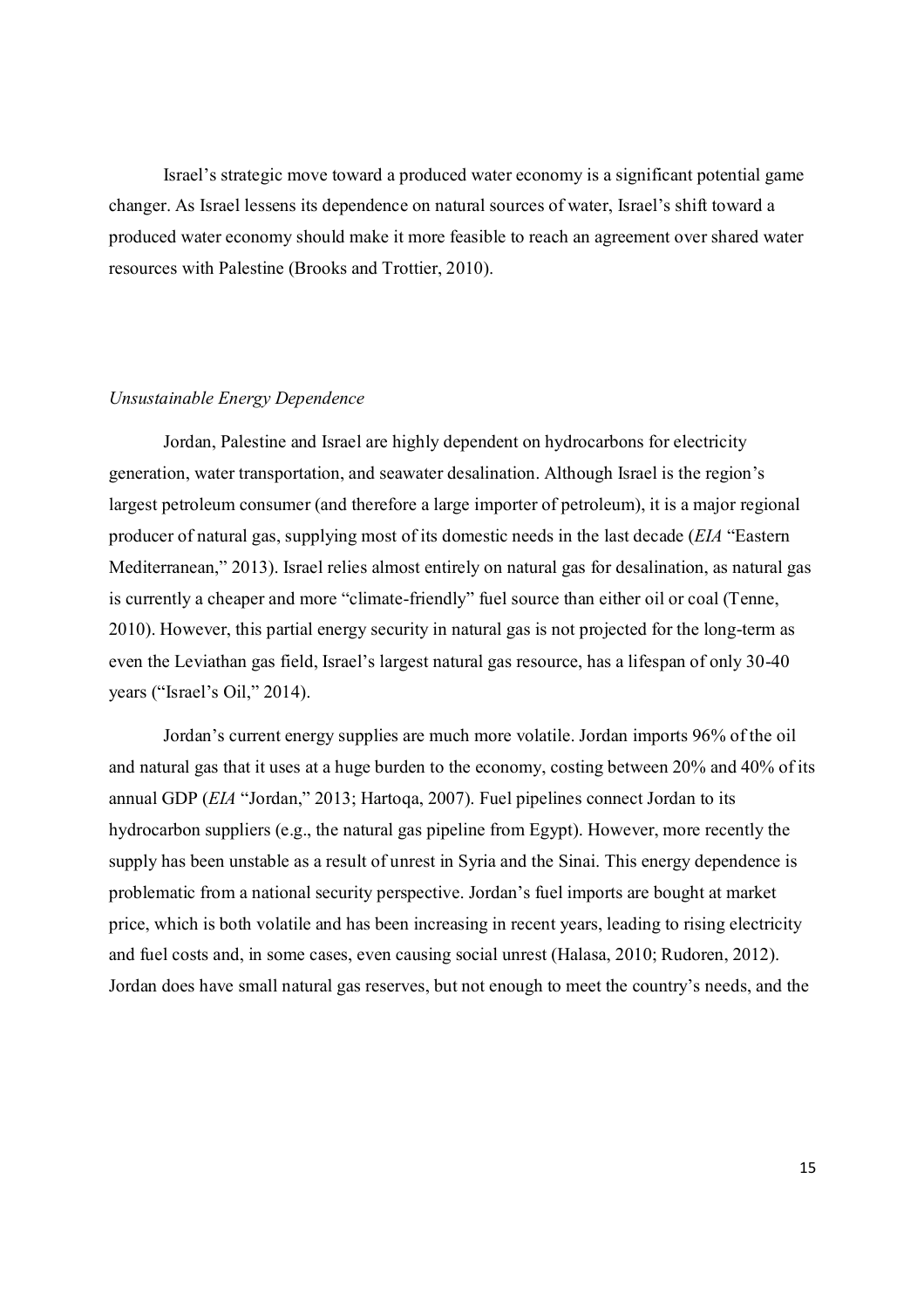large oil shale reserves are not currently exploited ("Jordan: Regular Review," 2010; Halasa,  $2010$ .<sup>9</sup>

In Palestine, the West Bank is almost completely dependent on electricity imports from Israel, with only the Jericho region purchasing small amounts of electricity from Jordan (*World Bank MNSSD, 2007*). With regard to Gaza, the problem is especially acute following the latest Israel-Hamas war where, once again, the Gaza Strip's only power station was bombed and removed from operation, awaiting repairs (Sherwood, 2014). Even prior to this last war, Gaza is totally dependent on fuel imports and has a dramatic deficiency of energy supplies. Gaza imports electricity from both Israel and Egypt and was generating some electricity from a single power plant (Eran, Bromberg and Milner, 2014). However, even prior to the 2014 war, this supply only met 46% of estimated total demand. Gaza lacks a sufficient supply of energy to meet current demands, let alone those that would be required to build a large scale desalination facility as currently proposed by the Palestinian Water Authority (CSO-G, 2011).

#### *Arguments Against Unilateral Development: Comparative Advantage*

**.** 

Israel, Palestine and Jordan have each, independently, made commitments to expand both the desalination and renewable energy capacity in their own territories.<sup>10</sup> However, the development of a transboundary exchange is an opportunity for mutual gain and regional cooperation. Not only would this type of project promote "strategic stability" in the region (*see next section*), but it is mutually beneficial from a practicality stance as each country can offer the other a resource which it is lacking: Israel and Palestine (Gaza Strip) can offer more freshwater and Jordan can offer large quantities of renewable energy.

Israel outweighs Jordan in development potential for large-scale seawater desalination. Jordan has very limited coastline areas, limiting the number of feasible locations for large-scale

<sup>&</sup>lt;sup>9</sup> Following the finds of large natural gas reserves off the Israeli coast, a natural gas trade deal was recently signed by the Israeli producer and the Arab Potash Company in Jordan, creating a precedent for Israeli-Jordanian energy trade, though at a relatively small scale and between private businesses (Solomon and Lakshmanan, 2014).

<sup>&</sup>lt;sup>10</sup> Israel and Jordan have each undertaken a commitment to widen their energy portfolios in the next decade by setting targets to get 10% of their electricity supply from renewable sources by 2020 ("Jordan: Regular Review," 2010; "Policy on Integration," 2010). In addition, the Palestinian Energy Agency has set a goal for renewable energy to account for 5% of total electricity consumption in 2020 (*ENPI*, 2013).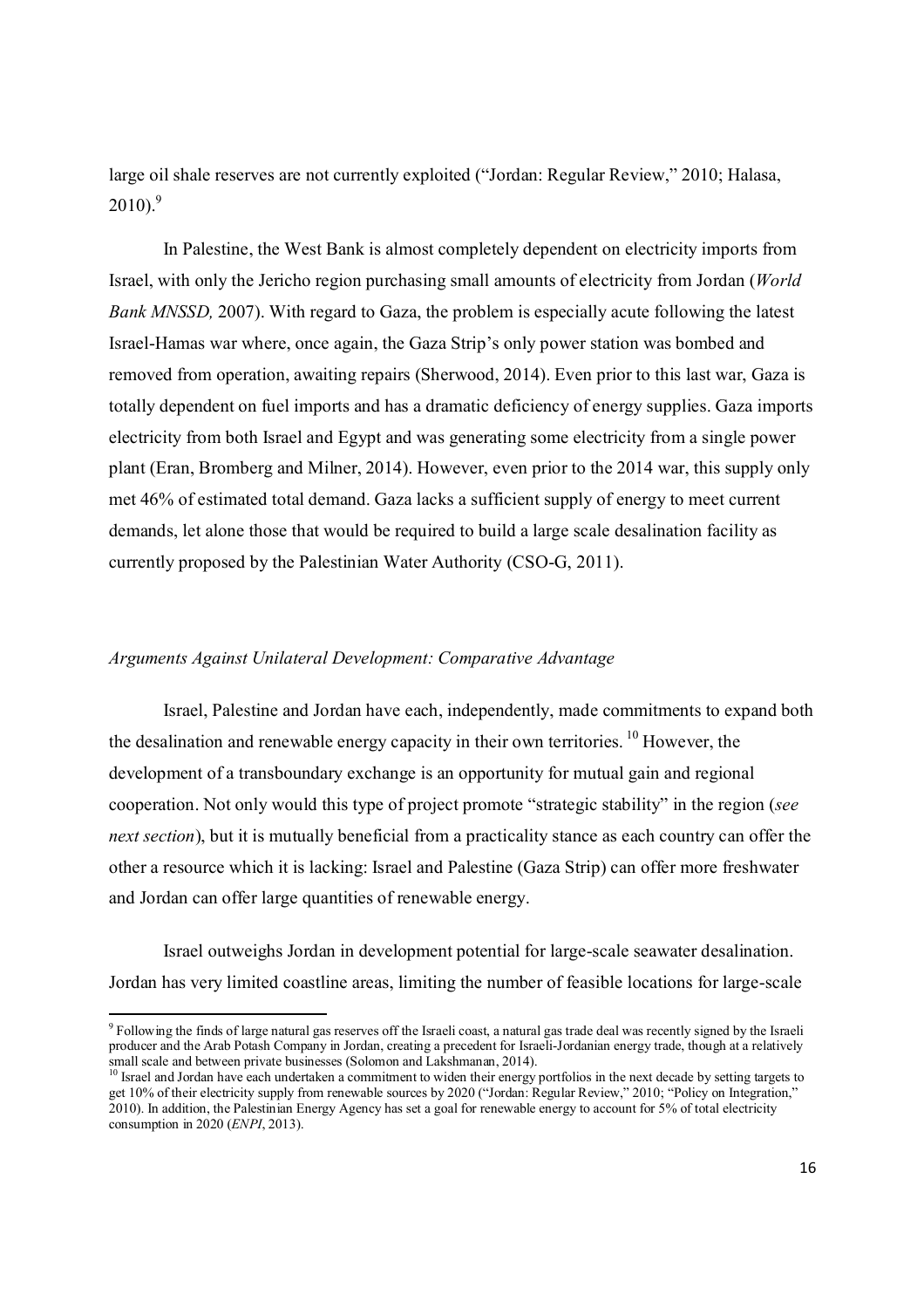seawater desalination plants. Furthermore, the coastline, located near Aqaba in the south, is far away from the major population and productions centers. A desalination plant near Aqaba would require an extensive network of pipelines and pumps (and would consume a lot of electricity) to transport desalinated water 350km to the north and over 1,000m vertically to Amman (Mohsen, 2007). Conversely, Israel and Gaza have a much larger coastline and therefore more areas to develop large-scale production, close to their population centers.

Although improvements in membrane technology have improved the efficiency, and therefore lowered the cost, of desalination, it is still an expensive process. In Jordan, the estimated cost of seawater desalination is between \$1.00 and \$1.70 per cubic meter, depending on the technology used and the scale of production (Mohsen, 2007). Israel, however, has found a way around these high costs: produced water from the desalination plants connects directly into the National Water Carrier (Israel's national freshwater distribution network) with the cost of desalination spread equally among all consumers. In Israel, the average cost of production is \$0.66 per cubic meter, making large-scale desalination much more economically feasible (Bar-Eli, 2014). Depending on any future terms of cooperation, desalination plants in Gaza could also link into the Israeli water grid, which is already connected to much of the Palestinian water grid of the West Bank. In short, prior to a more detailed feasibility study undertaken, it appears to make more economic and strategic sense for Israel and Palestine (in the Gaza Strip) to produce the bulk of desalinated water as a means to alleviate the region's longer term water needs.

With regard to renewable energy capacity, although many parts of the Negev and the Arava Valley in Israel offer suitable areas for solar power energy—and, indeed, several smallerscale projects have been initiated in recent years (for example, the Arava Power Company)—its development potential is limited by lack of available land: almost all open spaces are either designated as natural reserves or military training areas (Oren, 2012). Palestine might have some wind power potential in the more mountainous areas of the West Bank, but both here and in overcrowded Gaza solar energy capacity is extremely limited.

In contrast, Jordan has much more land available for large scale solar and wind energy production. A potential solar energy powerhouse, Jordan has an average of over 300 sunny days a year, with an average solar radiation of 5-7kWh/ $m^2$ , among the highest values in the world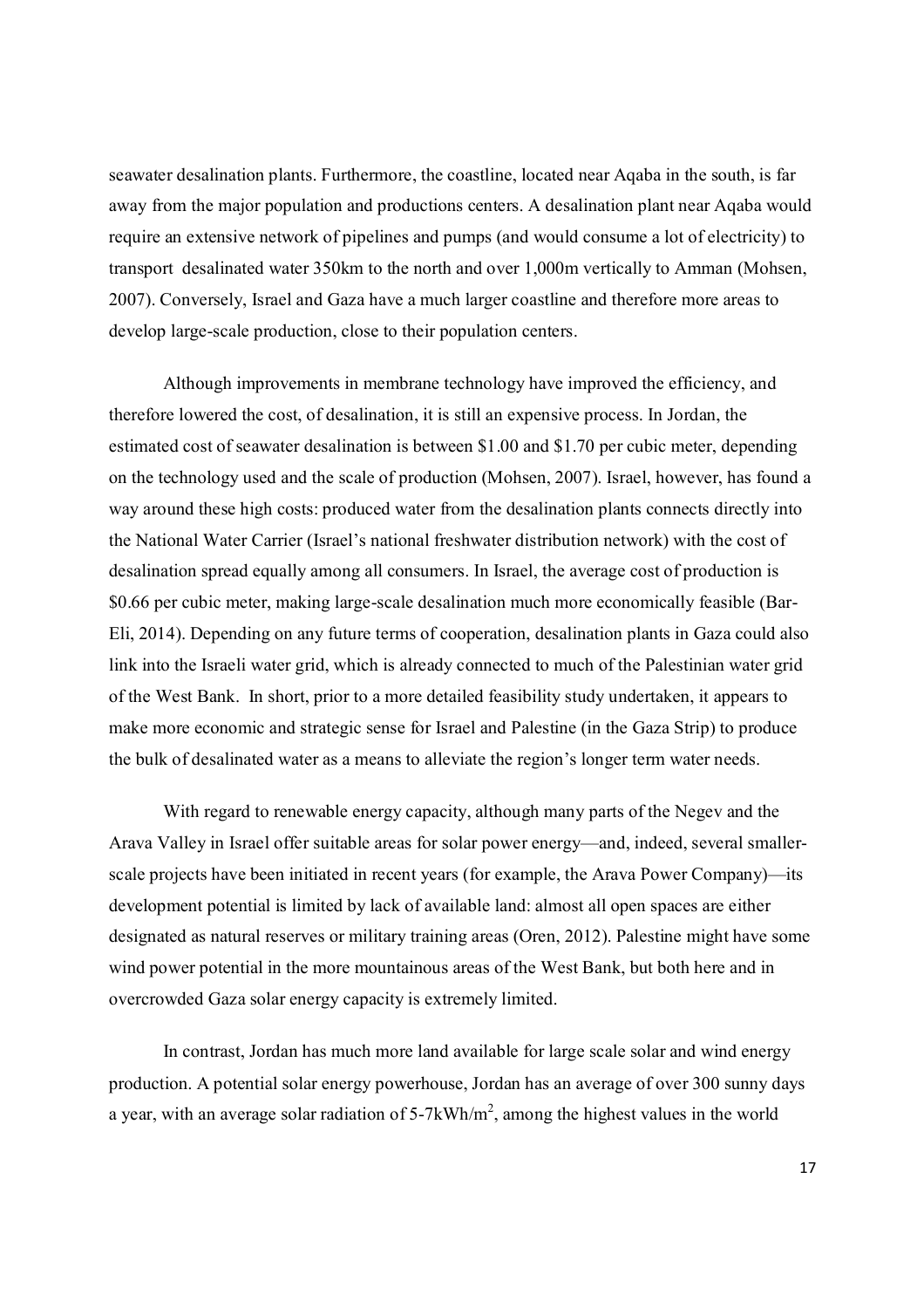(Etier, Al Tarabsheh and Ababneh, 2010; Hartoqa, 2007). Similarly, wind speeds above 7m/s throughout the northern and western regions have the potential to generate  $250W/m^2$ , making Jordan well equipped for wind energy generation, as well (Hartoqa, 2007; "Renewable Energy in Jordan," 2009). Currently, renewable energy provides less than 1% of Jordan's total energy supply; projects are still small and mostly experimental (Al Sou'bi, 2010; "Jordan: Regular Review," 2010). However, Jordan has committed to expanding its renewable energy potential, aiming to supply 10% of its electricity needs in 2020 from renewable sources, primarily wind and solar. At the present time, expected capacity is 200MW for solar production and 600MW for wind energy production ("Jordan: Regular Review," 2010). As desalination is a hugely energyintensive endeavor, renewable energy powered desalination would require large infrastructure development, which Jordan is more equipped to accommodate.

#### *Benefits of Proposed Strategy*

#### *Potential Benefits of Cooperation: Regional Strategic Stability*

In addition to meeting the water demand of the three countries, this method of interdependent cooperation can help foster a strategic stability in the region for four reasons. First, such a project would require long-term cooperation, not merely during construction, but also for continued operation and maintenance, all of which would require close cooperation. Long-term cooperative solutions create a platform for ongoing dialogue that "fosters the building of trust between adverse societies" and can contribute to the formation of larger state-to-state interaction (Harari, 2008: 9).

Second, the project proposes levels of interdependency—not a system of shared benefits—so that no country is in the position of having the upper hand. The electricity produced in Jordan would be sufficient to produce an adequate supply of desalinated water to meet Israeli, Jordanian and Palestinian water needs. If Jordan restricted the supply of electricity to Israel, Israel could restrict Jordan's supply of water; if Israel restricted Jordan's supply of water, Jordan could restrict the supply of electricity. If Israel restricted electricity supply to Gaza, Jordan could restrict electricity supply to Israel. Therefore, it would be in no parties' interest to break an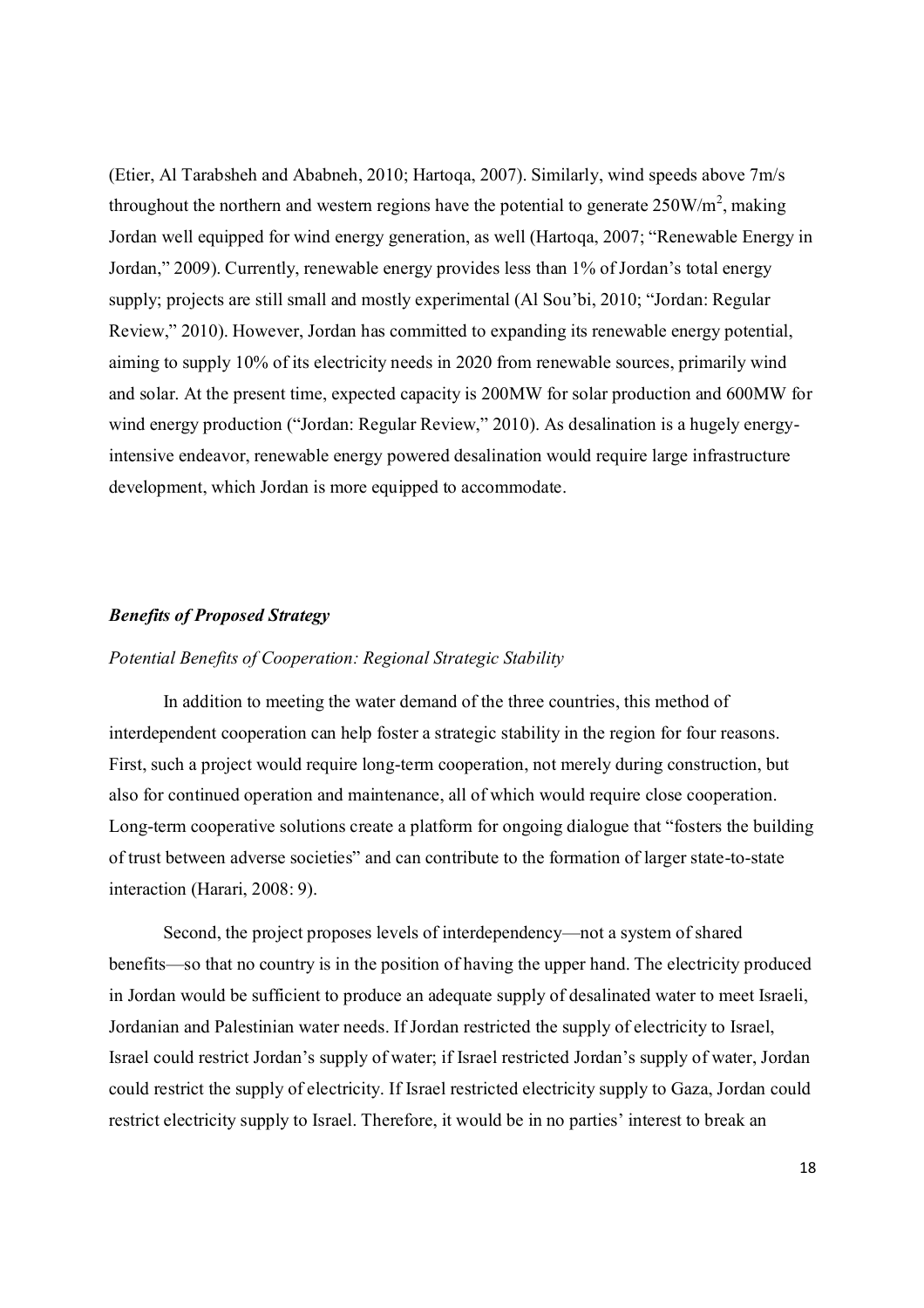agreement as all could suffer losses; the continued structure of interdependence would help guarantee adherence to such an agreement.

Third, resources often play a key strategic role as an issue that needs to be resolved before a conflict can end (Dabelko, 2006). Further increasing the production of produced water, particularly in such a trilateral manner, could encourage Israel to move forward on a final agreement of natural water sharing with Palestine that would replace the 1995 Israeli-Palestinian Interim Agreement (Oslo II) that presently holds water issues hostage due to the failure to advance the broader Israeli Palestinian peace process (Brooks and Trottier, 2010). Therefore, in addition to creating a project that could lead to longer-term Israeli-Jordanian stability, this agreement could help bring stability to Israeli-Palestinian tensions.

Fourth, joint management of resources can help broker broader peace agreements (Dabelko, 2006). Albeit unconventional, this project proposes joint management of water resources both directly through desalination production and indirectly through electricity supply for desalination. This proposal more closely parallels the ECSC, promoting regional interdependence of shared resources. As the ECSC did for broadening regional cooperation efforts in Europe, perhaps a water and energy trade can do in the Levant region.

#### *Consequences of Unilateral Action*

-

Regardless of whether a transboundary agreement is made, Jordan, Palestine, and Israel will still need to meet their growing water demands. An international agreement taking advantage of the best the region have to offer is certainly the most ecologically sustainable and, perhaps, the more economical choice, as well.<sup>11</sup> If, however, such an agreement were not to be reached less sustainable projects would be implemented.

In Israel, expanding desalination capacity would likely increase the number of fossil-fuel power plants. Israel's goal is to produce 600MCM of desalinated water from seawater by 2030 (Zeida, 2014). However, as of 2014, Israel only has the capacity to produce 510MCM per year

 $11$ The proposed project would build off existing infrastructure (such as the connection between the Sea of Galilee and the KAC) and would mean that each country would not have to each develop and invest in the same technology.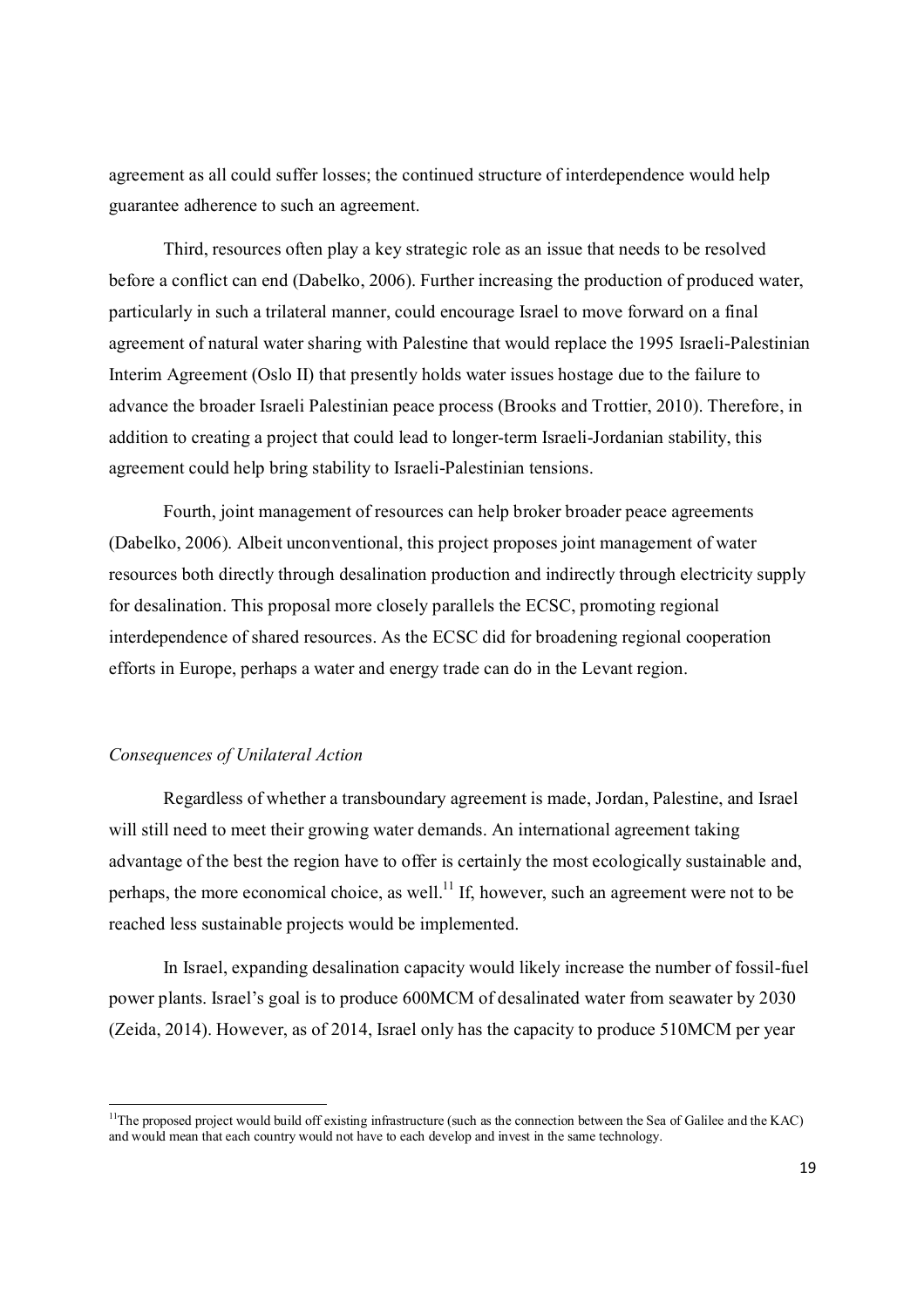(Bar-Eli, 2014). In order to meet this projection, Israel will have to increase its electricity capacity in the next few years either by building new plants or expanding existing ones.

In Palestine, over pumping of the Coastal Aquifer is contributing to the declining water quality and quantity in the aquifers ("Gaza in 2020," 2012; UN-ESCWA and BGR, 2009). Without supplementing the current water supply available to Palestine, these practices will likely continue, to the detriment of this resource. However, water and energy interdependence could give the international community more confidence to move forward on building the proposed Gaza desalination plant, urgently required to counter the collapse of the Gaza Aquifer.

In Jordan, there are government plans to develop nuclear energy potential in order to power future desalination projects, despite major objections from civil society organizations (Aburawa, 2012; "Jordan to Build Nuclear," 2013). Jordan's National Energy Strategy sets a target of producing 20% of country's electricity from nuclear power by 2020, and the government has already planned for the construction of two nuclear power plants (Harquota, 2007; "Nuclear Power in Jordan," 2014). In addition to raising a plethora of environmental concerns, investment in nuclear energy seems almost counterintuitive: nuclear energy is among the most water consumptive energy technologies there is, withdrawing and consuming "more water per unit of electricity produced than coal plants using similar cooling technologies"<sup>12</sup> ("How it Works," 2013). Ironically, the energy produced by these facilities will be used to desalinate water.

Environmentally destructive and economically unsustainable solutions, such as the Red Sea-Dead Sea Canal are also still on the table. The plan for the Red-Dead Canal is to desalinate water from the Red Sea for the shared benefit of Israel, Jordan and Palestine. A pipeline would pump water from the Red Sea near Aqaba approximately 200km north to the southern part of the Dead Sea, where the brine would be dumped into the Dead Sea to help stabilize the water level. While the project does promote regional cooperation, it is a much less sustainable project. The project is hugely energy intensive: before reaching the Dead Sea, the water must travel extensive vertical and horizontal distances, requiring a significant input of energy. In addition, as most of the desalinated water is intended for Amman, additional pipelines and pumping stations would

-

<sup>&</sup>lt;sup>12</sup> One reason for this is that nuclear plants do not lose heat via smokestacks, so rely more heavily on water for cooling ("How it Works," 2013).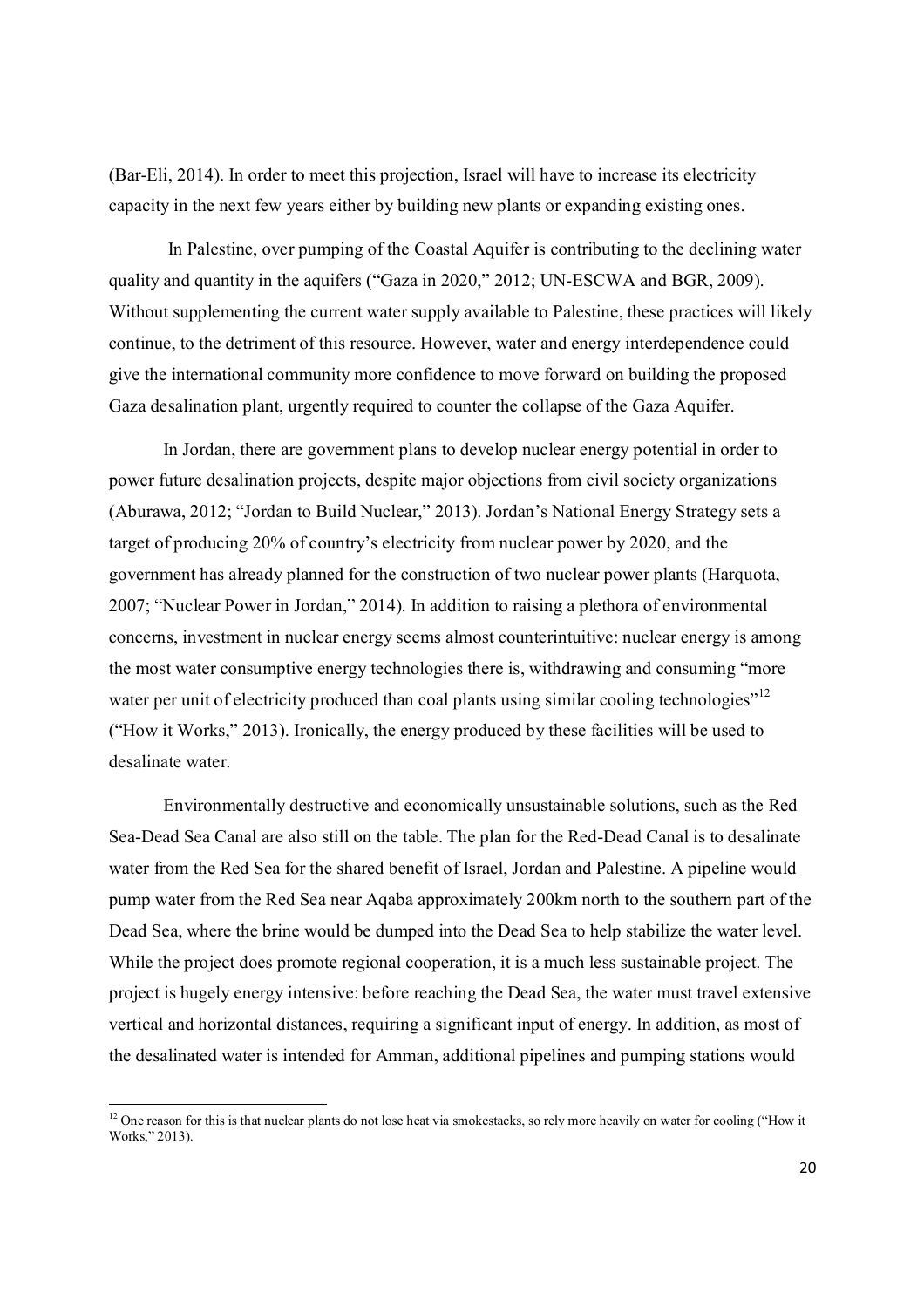be needed to pump the water approximately one kilometer above sea level (or close to one and a half kilometers if a desalination plant is constructed at the Dead Sea) (Mohsen, 2007; Sharp, 2008). Furthermore, in addition to potential ecological threats (like destruction of Red Sea coral reefs and the contamination of groundwater supplies from pipe leaks), there is concern that the brine from Red Sea water will change the chemical composition of the Dead Sea, which could cause significant damage to both the tourist and potash industries (Salem, 2009). Therefore, even though the project is set to help alleviate the region's growing water concerns in a manner that promotes interdependence, it comes at a potentially high ecologic and economic cost.

#### **Challenges to Success**

As with any large-scale, international project, the challenges to successful cooperation and implementation are, unfortunately, significant in number and in scope. While promoting regional interdependence is admirable, the following challenges must be considered in assessing the feasibility of implementing such a project.

Economic Interdependence Trade Theory: Economic trade theory states that maintaining peaceful relations is in part dependent on how states view the future reliability of trade. If both states expect favorable trade into the future, then interdependence can foster peace (Copeland, 1996). However, if one state fears that favorable trade may not be continued, that state may resort to violence in order either to prevent that loss or to gain control of the resource to ensure continued access (Copeland, 1996; Hirschman, 1980 and Gilpin, 1997 [as cited in Oneal, Russett and Berbaum, 2003]). However, past cooperative efforts suggest that in the case of Israel and Jordan, there is a level of trust for each other to maintain an agreement: in the Jordan-Israel Peace Treaty of 1994, the two countries agreed to cooperate over water resources. In addition to allocating resources, the treaty appropriates that Israel stores water in the Sea of Galilee on Jordan's behalf, which is released to Jordan over the course of the year. Kilchevsky, Cason, and Wandschneider (2007) have empirically demonstrated that economically interdependent countries in the Middle East are more peaceful toward one another. Therefore, the proposed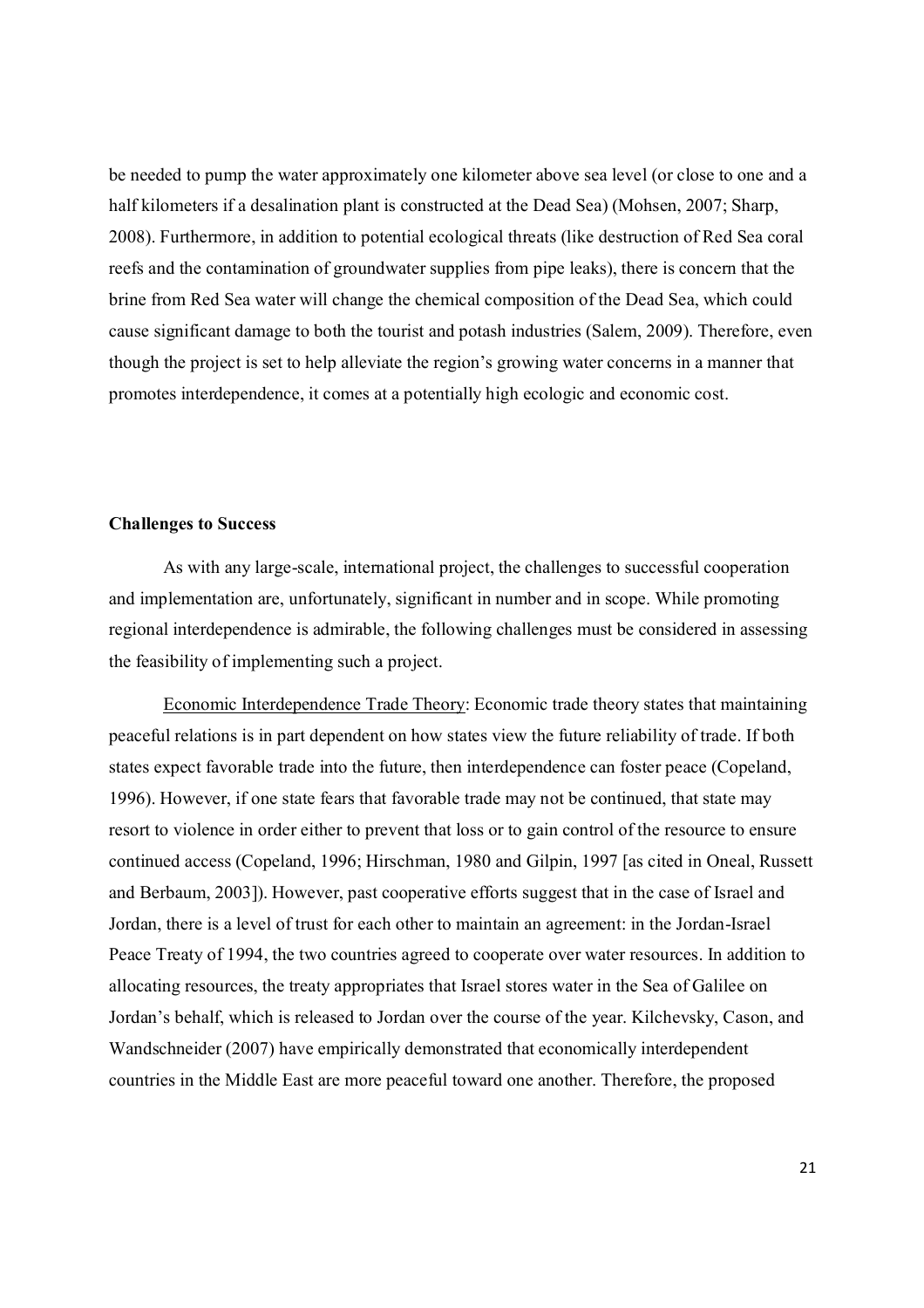water-renewable energy community, which recommends an exchange of energy and water resources, could help build peaceful relations among the three countries.

Large-Scale Infrastructure in a Conflict Zone: Water-related infrastructure is regularly targeted in warfare (Gleick, 1993). This tactic is used as a way to damage or even cripple one's enemy in a significant manner: flooding large areas that are densely populated, reducing the availability of much-needed irrigation water, or cutting off access to drinking supplies. In the 1991 Persian Gulf War, for example, both sides targeted dams, desalination plants, and waterconveyance systems for destruction (Gleick, 1993). Given regional tensions, the construction of large-scale transboundary infrastructure is risky. The implementation of this project would likely require high-voltage power lines to transfer the electricity from Jordan to desalination plants along the Mediterranean coasts of Israel and Gaza. While the power lines are not themselves water infrastructure per se, they would be an essential component of the larger system, making them a potential target. Heavy surveillance would be needed to ensure the security of the electricity supply; however, given the distance these power lines would cover, it would be very difficult to feasibly ensure the protection of all areas. For example, the Kirkuk-Ceyhan pipeline brings oil from Iraq to Turkey, but due to regional tensions, the pipeline is often attacked resulting in frequent operation disruptions (*EIA* "Turkey," 2014).

Technological Feasibility: The use of renewable energy technology as a power supply for large-scale desalination presents several problems. Despite large potential for both solar and wind power in Jordan, neither is reliable as a constant, steady supply of energy: wind power depends on the velocity of the wind and solar power plants can only produce energy during daylight hours, and even then with varying intensities of output depending on the angle of the sun. Few desalination technologies allow their operation capacity to underperform, therefore precautions would need to be taken to ensure a reliable supply of energy (*World Bank*, 2012). This could include a supplementary conventional power plant (relying on natural gas) or storing excess electricity for later use (although storage technologies, such as hydroelectric "pumped storage" which are already implemented in few places in Israel, have limited capacity and are still largely experimental) (Dolev et al., 2013). In addition, regarding solar energy, different challenges arise depending on the technology used. The use of photovoltaic panels, especially in a desert setting, would require regular cleaning of the panels as layers of dust and sand reduce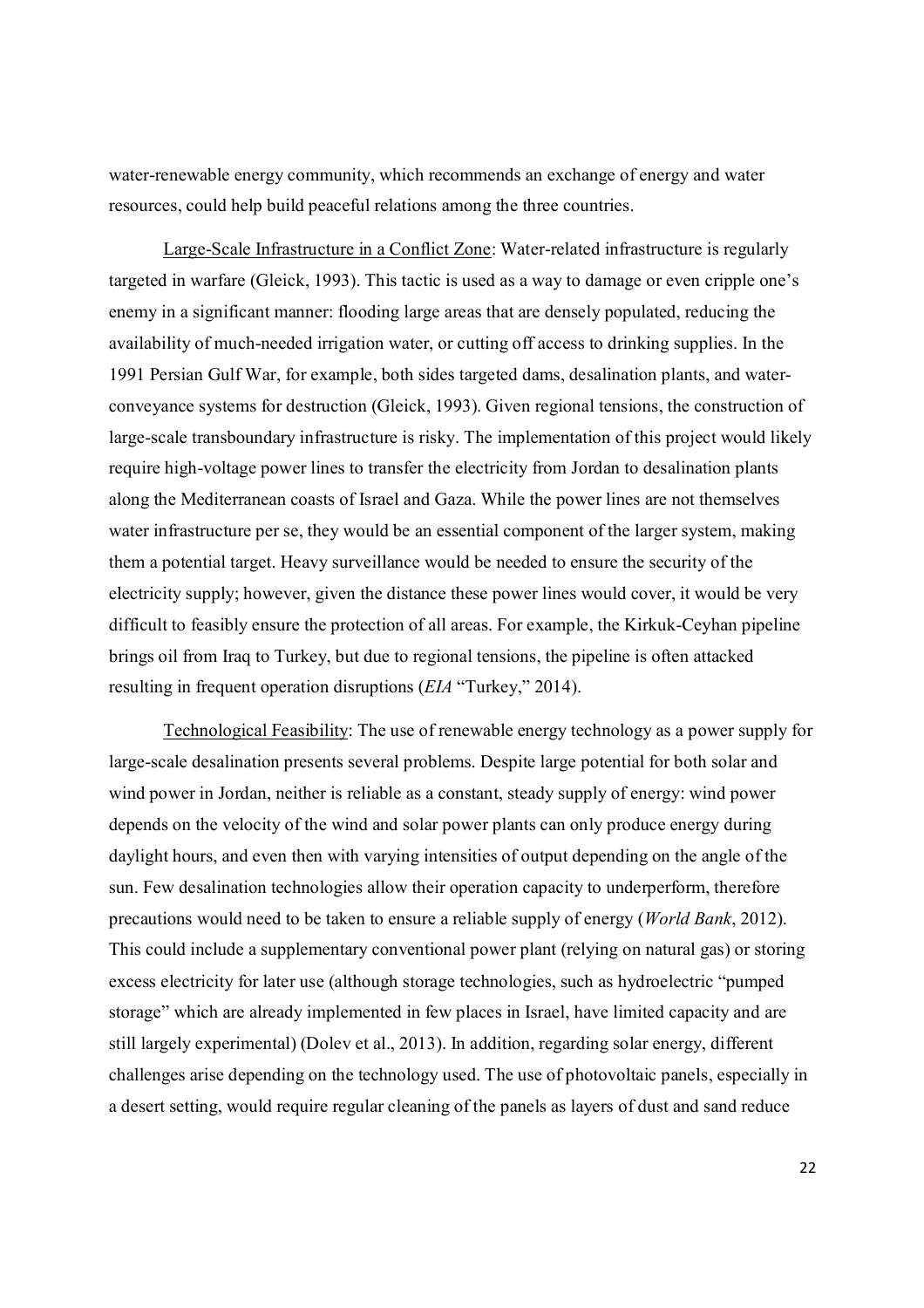the efficiency of the panels (Sulaiman et al., 2011). Another option is concentrated photovoltaics (CPV), which is gaining market traction in the Middle East, but is not yet economically competitive with conventional photovoltaics (*HIS*, 2012). However, a study conducted by the World Bank assessing the feasibility of renewable energy desalination in the Middle East North Africa region asserts that only large arrays of concentrated solar power (CSP) technologies have the "potential to economically produce thermal and electrical power sufficient to produce [enough] desalinated water…[to] supply towns and cities" (*World Bank*, 2012: 88). However, CSP technologies require water for cooling and steam generation, which could be a limiting factor, particularly in a desert environment (*World Bank*, 2012).

Load Sharing and Interconnected Electricity Grids: Israel, Palestine and Jordan have each independently set goals of expanding their renewable energy capacity in the coming years. While this demonstrates a vested interest in more sustainable energy supplies, the intention of these policies are for meeting the projected electricity demand as it currently stands and for becoming more energy independent. Therefore, any project proposing the large-scale development of renewable energy technologies will have to take into consideration load sharing, determining what portion, if any, of the electricity generated would go to meeting domestic demand in Jordan, Palestine and in Israel and figuring out how to account for fluctuations in demand. Further complications arise as a result of the Arab Electricity Grids Interconnection Project (also referred to as the Eight Country Interconnection Project). Starting as only a five-country agreement in 1988, this initiative now connects the electricity grids of eight countries: Egypt, Iraq, Jordan, Libya, Lebanon, Palestine, Syria, and Turkey—strategically avoiding the incorporation of Israel ("Electricity," 2012; *World Bank*, 2013). This neglect would suggest that these countries do not want Israel to connect to the pan-Arab grid, which would make connecting Israel to Jordan's electricity grid a significant political challenge.

Comparative Economic and Political Desirability: Israel has begun to develop three large reserves of fossil fuel (two natural gas fields and an oil shale reserve, which is expected to be brought online in 2024) (Fink, 2013; Silverstein, 2013; Zomer, 2013). Using these resources, Israel could meet its domestic energy and electricity demand for at least the next few decades (although Israel Energy Initiatives (IEI), the Israeli company developing the oil shale, maintains that there is enough kerogen in the oil shale to guarantee Israeli energy independence for the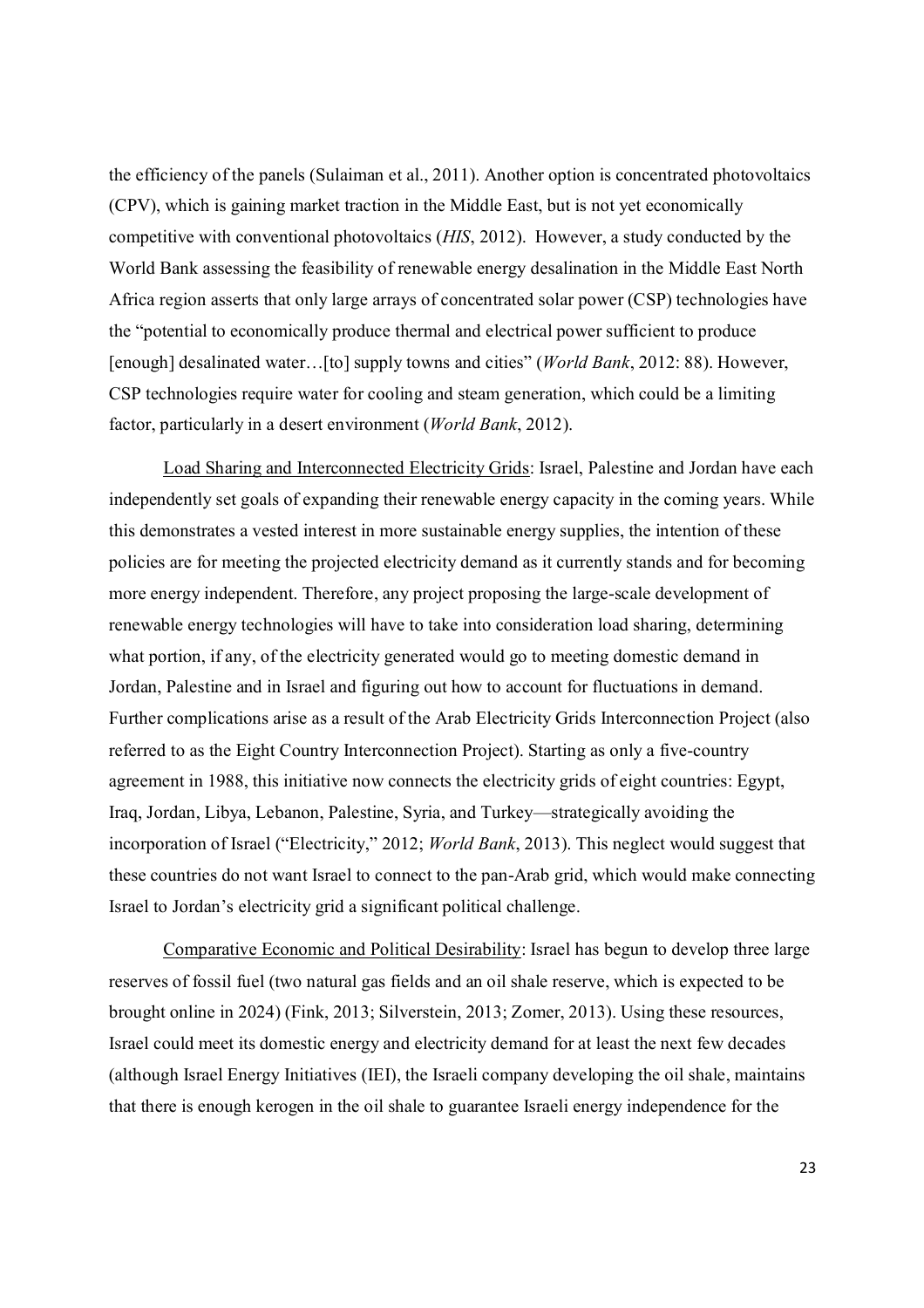foreseeable future (Grumberg, 2011)). However, concerns over environmental degradation might prevent this project from seeing the light of day (Rinat, 2014; Udasin, 2014). Furthermore, many of Israel's desalination plants have (natural gas) power plants located nearby as a power source, which is a system that is comparatively less expensive (it requires less infrastructure and fossil fuels are currently a much cheaper fuel source than solar energy) and less risky (it is easier to protect a centralized power plant than an electric grid expanding several hundred kilometers) than the proposed project.

Political Will: A project requiring regional interdependence is always a political challenge, as it requires countries to give up partial sovereignty and control over their security. However, there is a history of cooperation over water resources which suggest that future cooperation over water is possible. Under Article 6 of the Jordan-Israel Peace Treaty both countries recognized the need to increase their water supplies and agreed to do so though projects that included regional and international cooperation. In addition, as detailed above, in December 2013 the governments of Israel, Jordan, and Palestine signed the Memorandum of Understanding over a desalinated water exchange.

#### **Conclusion**

With growing demand and dwindling supplies, the need for freshwater resources in the Levant has never been greater. With pressures mounting, new and creative solutions are needed to solve this regional water crisis. Resource trading between countries rich in unconventional resources can offer a solution to this problem: Israel, with proven large desalination capacity, Palestine, with desalination potential, and Jordan, with large renewable energy potential, can cooperate and share their resources in order to generate enough water to meet all of their collective water needs.

Although there are ongoing projects—some unilateral and some jointly cooperative seeking to increase the supply of water, a system that promotes interdependence—such as the one proposed—is more likely to be sustainable in the long-run. An agreement fostering mutual dependence would help level the playing field making Israel, Palestine, and Jordan better partners in an agreement, relying on interdependence to meet their needs.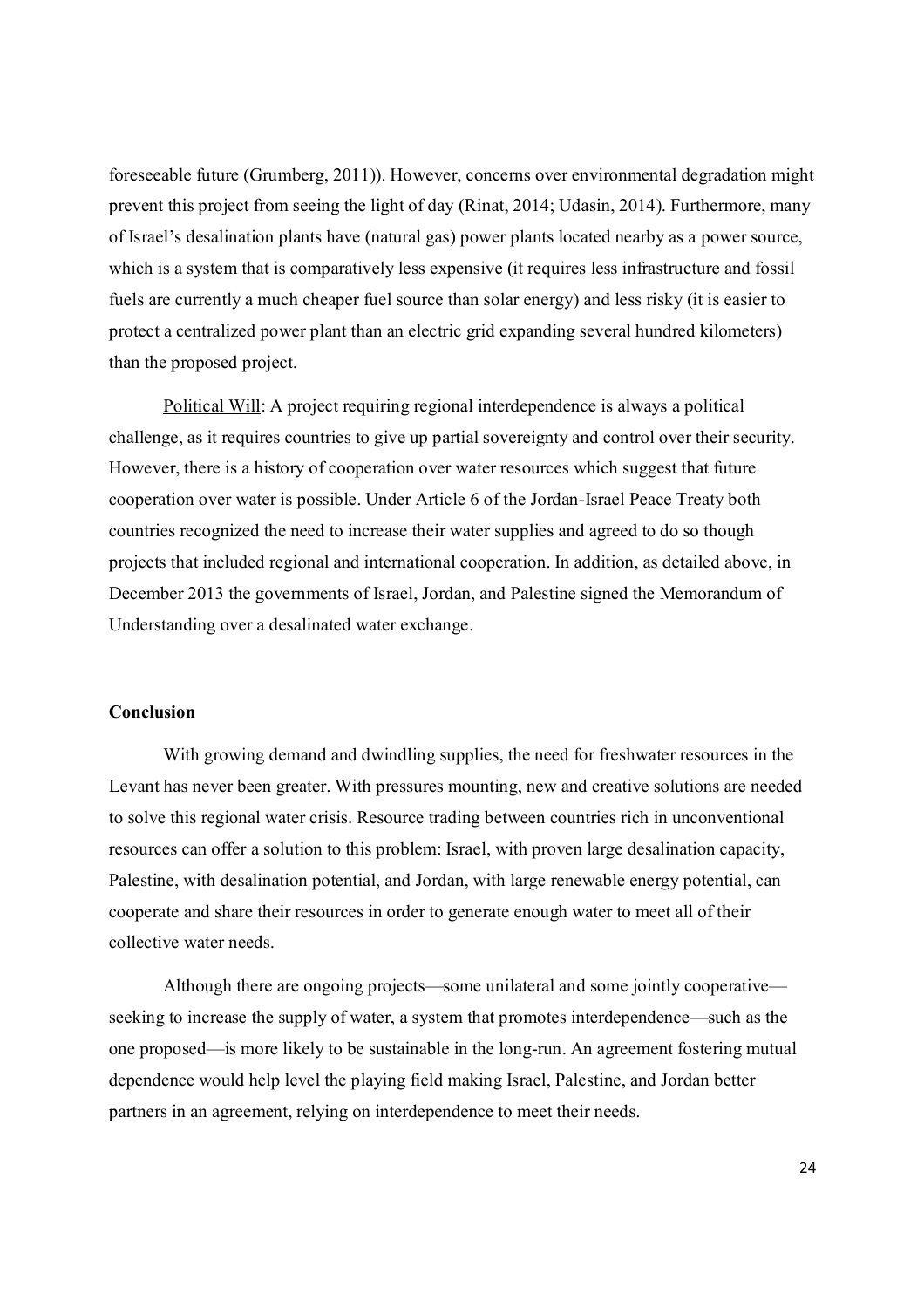No less important from a geopolitical perspective, in addition to meeting their water needs, a project seeking to rectify environmental grievances can help foster larger regional cooperation and stability. Continued water scarcity can be a source of political instability that threatens the very viability of a national leader; therefore, solving the relatively low-hanging fruit of water shortages can help alleviate some of the regional tensions. Furthermore, the necessary long-term cooperation for implementing such a project can help foster dialogue over more politically challenging issues and can act as a stepping stone toward the creation of other regional cooperative bodies, perhaps even leading to larger regional unification. Although this proposed interdependent effort is not without significant challenges it could be a much needed first step toward greater regional cooperation and stability.

Future research is needed to assess the technical, economic, and political feasibility of such a proposal. Future research should examine the following issues:

- 1) The technical feasibility and possible options for large-scale desalination powered by renewable energy (primarily solar).
- 2) The economic feasibility of implementing different solar options and economically feasible alternatives.
- 3) Assessing the political will for engaging in such a project.
- 4) The technical and political feasibility of connecting Israel and Palestine to Jordan's electricity grid.
- 5) Methods to protect infrastructure, especially during times of heightened conflict.
- 6) Estimating cost of development and evaluating sources of funding.

**Works Cited**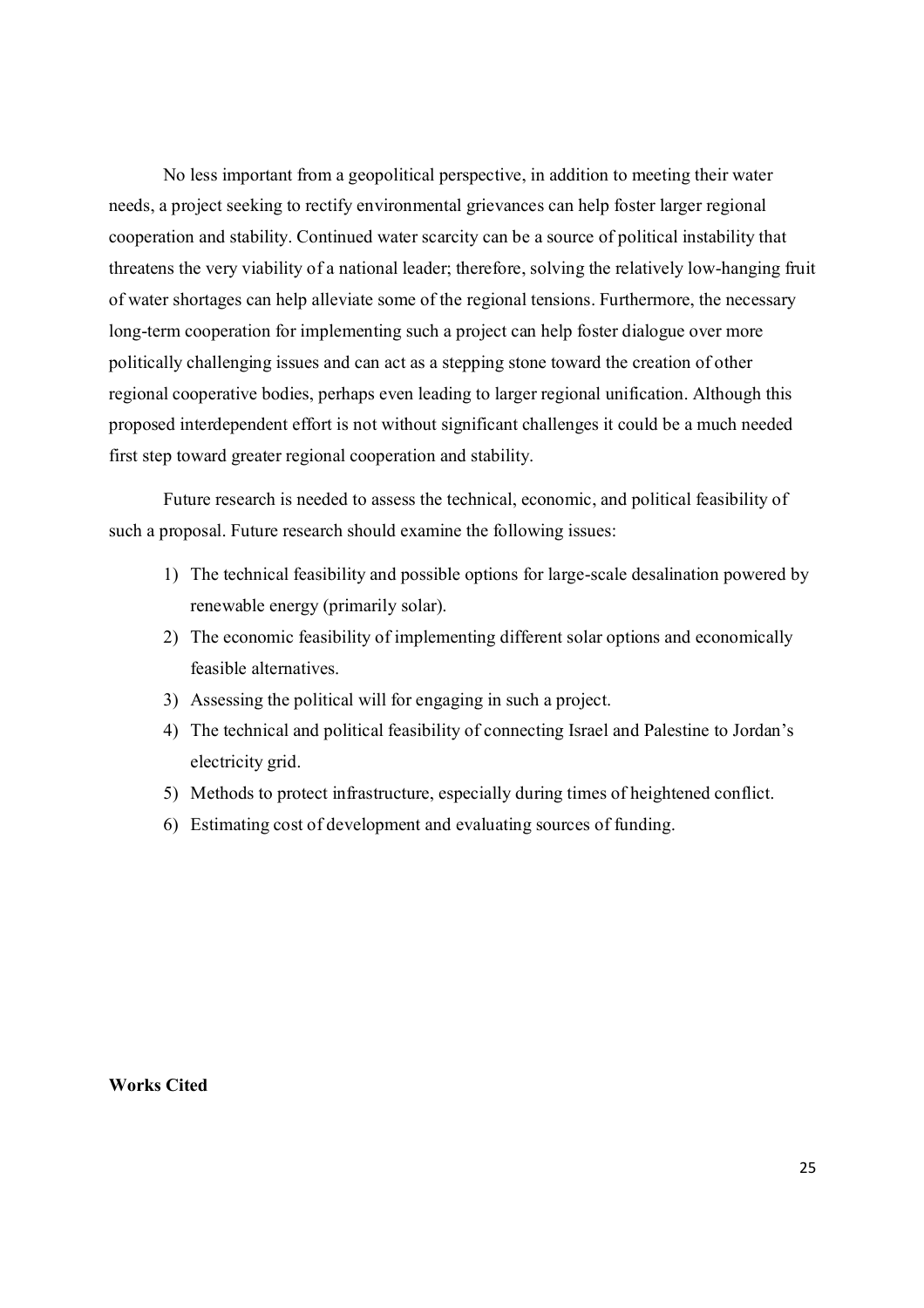--. (1951). Treaty Establishing the European Coal and Steel Community and Annexes I-III. Paris, France.

--. (20 August, 2013). Jordan to Build Nuclear Research Reactor, Fox News. Retrieved from http://www.foxnews.com/world/2013/08/20/jordan-to-build-nuclear-research-reactor/

--. (1995). The Israeli-Palestinian Interim Agreement. Retrieved from http://www.mfa.gov.il/mfa/foreignpolicy/peace/guide/pages/the%20israelipalestinian%20interim%20agreement%20-%20annex%20iii.aspx#app-40.

--. (1999). Israel-Jordan Peace Treaty Annex II.

--. (2007). West Bank and Gaza Energy Sector Review: The World Bank, Sustainable Development Department (MNSSD) Middle East and North Africa Region.

--. (2009). Jordan Water Report 34. Retrieved 25 July, 2014, from http://www.fao.org/nr/water/aquastat/countries\_regions/jor/index.stm

--. (2009). Water for Life: Jordan's Water Strategy 2008-2022. Retrieved from http://www.irinnews.org/pdf/jordan\_national\_water\_strategy.pdf.

--. (2010). Jordan: Regular Review of Energy Efficiency Policies, 2010. Retrieved from http://www.encharter.org/fileadmin/user\_upload/Publications/Jordan\_EE\_rr\_2010\_ENG.pdf.

--. (2010). Policy on the Integration of Renewable Energy Sources into the Israeli Electricity Sector. Retrieved from http://energy.gov.il/English/PublicationsLibraryE/REPolicy.pdf.

--. (2010). The Single European Act (SEA). Retrieved 5 August, 2014, from http://europa.eu/legislation\_summaries/institutional\_affairs/treaties/treaties\_singleact\_en.htm

--. (2010). Treat of Maastricht on European Union. Retrieved 10 August, 2014, from http://europa.eu/legislation\_summaries/institutional\_affairs/treaties/treaties\_maastricht\_en.htm

--. (2010). Wastewater Reuse in Arab Countries (pp. 33). Amman, Jordan: Arab Countries Water Utility Association (ACWUA).

--. (2011). Component 1 - The Comparative Study of Opinions for an Additional Supply of Water for the Gaza Strip (CSO-G). Palestinian Water Authority Retrieved from http://www.entwicklung.at/uploads/media/CSO\_Water\_Supply\_Gaza\_Strip.pdf.

--. (2011). Defining Water Needs for Fully Exploited Resources: A Necessary Step for Israeli-Palestinian Reconciliation (pp. 92): The Jerusalem Institute for Israel Studies.

--. (2011). Relations between Turkey and Iraq. Retrieved 13 August, 2014, from http://www.mfa.gov.tr/relations-between-turkey-and-iraq.en.mfa

--. (2011). Renewable Energy in Jordan: South Jordan as a Case Study Building a Jordanian-Israeli Virtual Library for Renewable Energy (pp. 30): Dead Sea & Arava Science Center and Integration GREEN Solutions.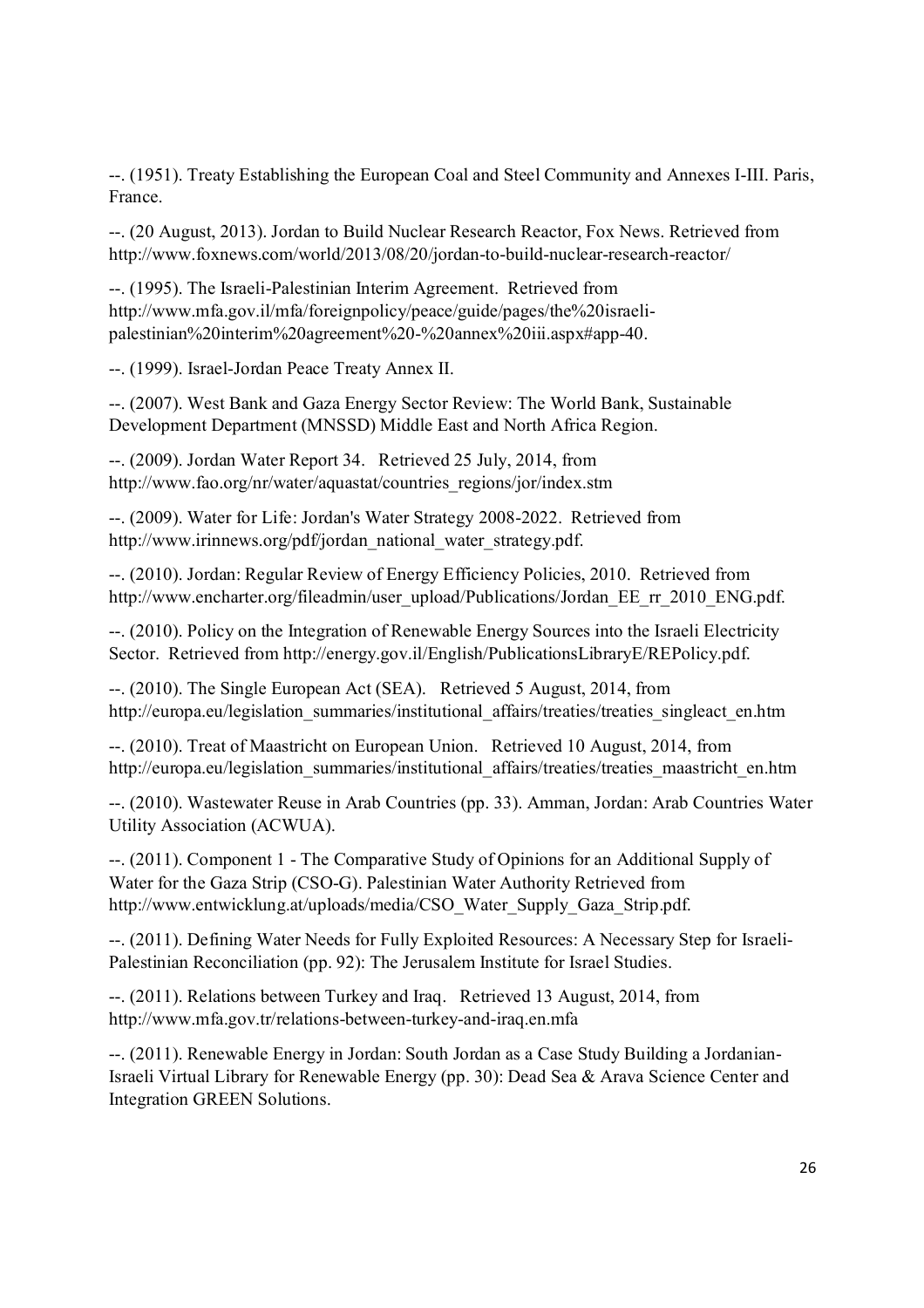--. (2012). Electricity. Retrieved 13 July, 2014, from http://www.arabfund.org/default.aspx?pageId=454

--. (2012). Gaza in 2020: A Liveable Place? : United Nations Retrieved from http://www.unrwa.org/userfiles/file/publications/gaza/Gaza%20in%202020.pdf

--. (2012). Renewable Energy Desalination: An Emerging Solution to Close the Water Gap in the Middle East and North Africa. Washington, DC: World Bank Retrieved from http://water.worldbank.org/sites/water.worldbank.org/files/publication/water-wpp-Sun-Powered-Desal-Gateway-Meeting-MENAs-Water-Needs\_2.pdf.

--. (2012). Renewable Resources and Conflict. Retrieved from http://www.un.org/en/events/environmentconflictday/pdf/GN\_Renewable\_Consultation.pdf.

--. (2012). Water Supply Report.

--. (2013). Chapter 19 - Western Aquifer Basin Inventory of Shared Water Resources in Western Asia. Beirut: United Nations Economic and Social Commission for Western Asia (UN-ESCWA and BGR).

--. (2013). How it Works: Water for Nuclear. Retrieved 10 August, 2014, from http://www.ucsusa.org/clean\_energy/our-energy-choices/energy-and-water-use/water-energyelectricity-nuclear.html

--. (2013). Israeli Minister Silvan Shalom Misleading the Public; A Conventional Desaliantion Project with a Regional "Water Exchange" Aspect is Being Signed Today; NOT the "Red Dead Canal" project. Retrieved 19 August, 2014, from http://foeme.org/www/?module=media\_releases&record\_id=121

--. (2013). Jodran. Retrieved 5 August, 2014, from http://www.eia.gov/countries/countrydata.cfm?fips=jo

--. (2013). Middle East and North Africa Integration of Electricity Networks in the Arab World: Regional Market Structure and Design (pp. 273): The World Bank.

--. (2013). Overview of Oil and Natural Gas in the Eastern Mediterranean Region (pp. 29): U.S. Energy Information Administration (EIA).

--. (2013). Paving the Way for the Mediterranean Solar Plan *Sustainable Energy Policy Road Map* (pp. 30): The European Neighbourhood and Partnership Instrument (ENPI).

--. (2014). IHS: High-Concentration Photovoltaics will Become Competative with Conventional PV. Retrieved 24 August, 2014, from http://www.solarserver.com/solar-magazine/solarnews/current/2014/kw11/ihs-high-concentration-photovoltaics-will-become-competitive-withconventional-pv.html

--. (2014). Israel's Oil and Gas Industry Newsletter. Retrieved from http://export.gov/israel//build/groups/public/@eg\_il/documents/webcontent/eg\_il\_072453.pdf.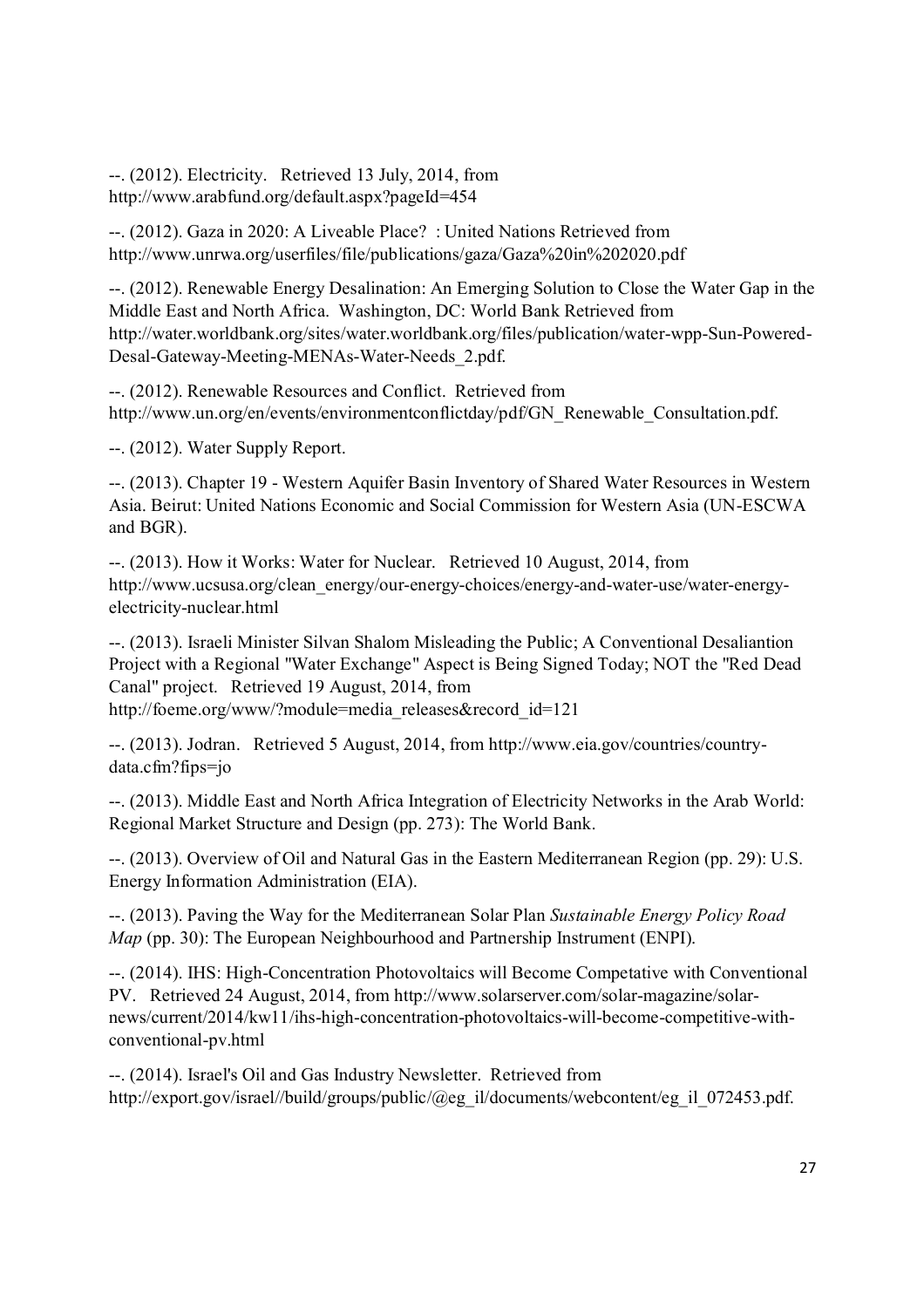--. (2014). Nuclear Power in Jordan. Retrieved 10 August, 2014, from http://www.worldnuclear.org/info/Country-Profiles/Countries-G-N/Jordan/

--. (2014). Turkey: U.S. Energy Information Administration (EIA).

--. (n.d.). Electricity Generation. Retrieved 18 August, 2014, from http://energy.gov.il/English/Subjects/Electricity/Pages/GxmsMniElectricityGeneration.aspx

--. (n.d.). Environmental Cooperation for Peacebuilding. Retrieved 13 August, 2014, from http://www.unep.org/disastersandconflicts/Introduction/EnvironmentalCooperationforPeacebuild ing/tabid/54355/Default.aspx

--. (n.d.). Israel is a World Leader in Recycling Treated Wastewater. Retrieved 26 July, 2014, from http://www.mekorot.co.il/Eng/NewsEvents/Pages/23102007-1.aspx

--. (n.d.). The National Water System. Retrieved 26 July, 2014, from http://www.mekorot.co.il/Eng/Mekorot/Pages/IsraelsWaterSupplySystem.aspx

--. (n.d.). Water Sources. Retrieved 26 July, 2014, from http://www.mekorot.co.il/Eng/newsite/WaterManagementandSupply/Pages/WaterSources.aspx

Aburawa, A. (22 July, 2012). Nuclear Updates from Jordan, Egypt and the UAE, *Green Prophet*. Retrieved from http://www.greenprophet.com/2012/07/nuclear-jordan-egypt-uae/cs

Al Sou'bi, M. (2010). Renewable Energy Potential and Characteristics in Jordan. Jordan Journal of Mechanical and Industrial Engineering, 4(1), 45-48.

Alcade, M., Ponce, C. F., & Curonisy, Y. (n.d.). Peace Parks in the Cordillera del Cóndor: Mountain Range and Biodiversity Conservation Corridor: Wilson Center.

Al-Khalidi, S. (30 April, 2014). Jordan Opens Desert Camp for Syrian Refugees, *Reuters*. Retrieved from http://uk.reuters.com/article/2014/04/30/uk-syria-crisis-jordanidUKKBN0DG1S020140430

Allan, J. A. (1994). Overall Perspective on Countries and Regions. In P. Rogers & P. Lydon (Eds.), Water in the Arab World (pp. 65-100). United States of America: Harvard University Press.

Alter, K. J., & Steinberg, D. (2007). The Theory and Reality of the European Coal and Steel Community Working Paper Series (pp. 17): Buffett Center for International and Comparative Studies.

Alterman, J. B., & Dziuban, M. (2010). Clear Gold: Water as a Strategic Resource in the Middle East: Center for Strategic and International Studies.

Al-Yaqubi, A. (2006). Sustainable Water Resources Management of Gaza Coastal Aquifer, Palestine. Paper presented at the The 2nd International Conference on Water Resources & Arad Environment, Riyadh, Saudi Arabia.

http://faculty.ksu.edu.sa/72005/Papers%20of%20Interest%20Water/Sustainable%20Water%20R esources%20Management%20of.pdf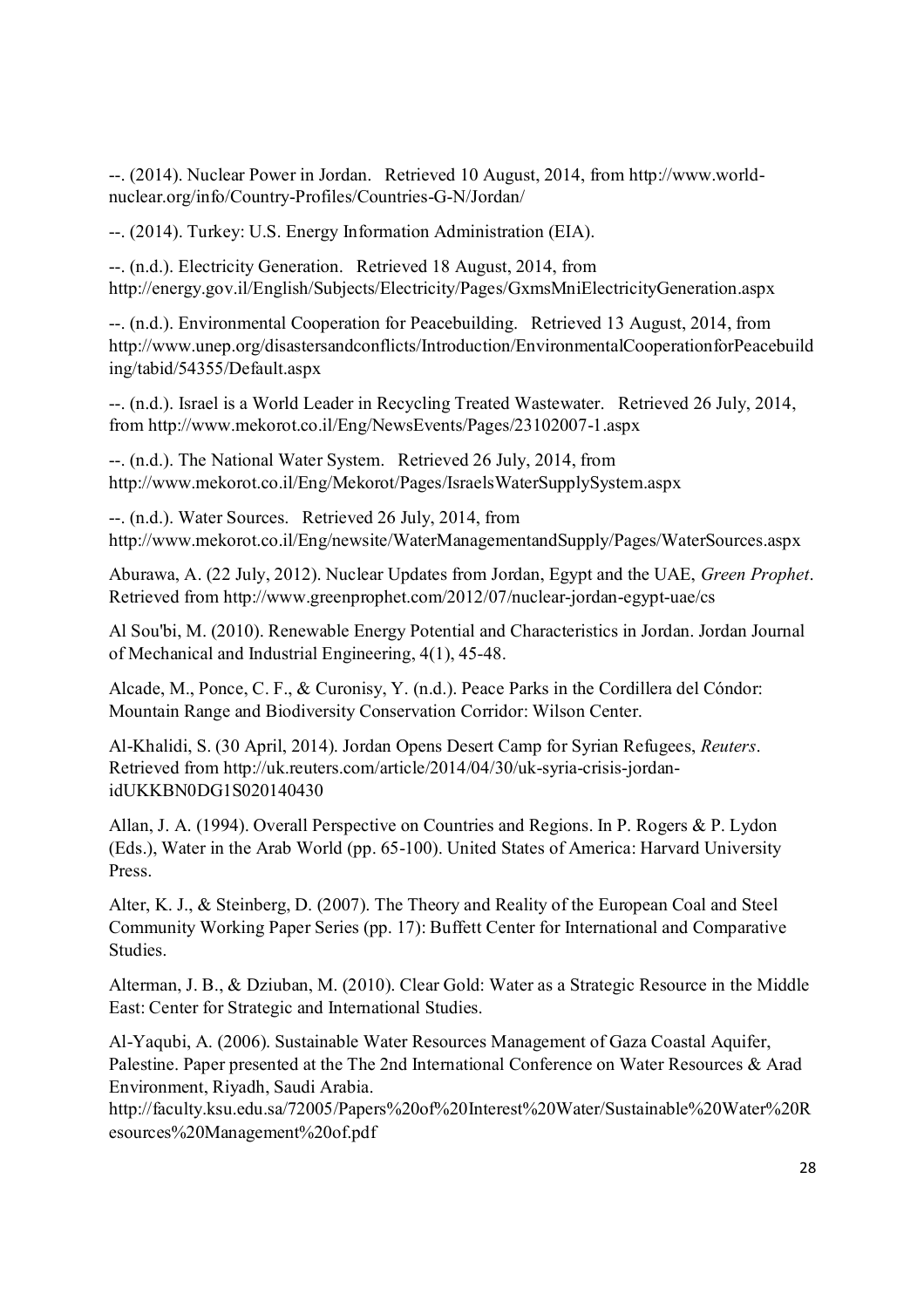Al-Zboon, K. K., & Al-Suhaili, R. H. (2009). Improvement of Water Quality in a Highly Polluted River in Jordan. Jordan Journal of Civil Engineering, 3(3), 283-293.

Arango, T., & Krauss, C. (2 December, 2013). Kurds' Oil Deals with Turkey Raise Fears of Fissure in Iraq, The New York Times. Retrieved from http://www.nytimes.com/2013/12/03/world/middleeast/kurds-oil-deals-with-turkey-raise-fearsof-fissures-in-iraq.html?pagewanted=all& $r=1$ &

Arraf, J. (11 August, 2009). Turkey Offers Water for Iraqi Crackdown on Kurdish Rebels, The Christian Science Monitor. Retrieved from http://www.csmonitor.com/World/Middle-East/2009/0811/p06s10-wome.html

Baker, A. (2013). Will Syria's Refugee Crisis Drain Jordan of Its Water?, Time. Retrieved from http://world.time.com/2013/04/04/how-syrias-refugee-crisis-is-draining-jordans-scarce-watersupply/

Bar-Eli, A. (2 January, 2014). Rain Changes State Plans: Freezing Desalinated Water (Hebrew), *The Marker*. Retrieved from http://www.themarker.com/dynamo/1.2205785

Britannica, E. o. E. (2013). European Court of Justice (ECJ) Encyclopædia Britannica.

Britannica, E. o. E. (2014). European Coal and Steel Community (ECSC) Encyclopædia Britannica.

Brooks, D. B., & Trottier, J. (2010). A Modern Agreement to Share Water Between Israelis and Palestinians: The FoEME Proposal: Friends of the Earth Middle East.

Carius, A. (2006). Environmental Cooperation as an Instrument of Crisis Prevention and Peacebuilding: Conditions for Success and Constraints: Adelphi Consult.

Copeland, D. C. (1996). Economic Interdependence and War: A Theory of Trade Expectations. International Security, 20(4), 5-41.

Dabelko, G. D. (2006). From Threat to Opportunity: Exploiting Environmental Pathways to Peace. Paper presented at the Environment, Peace and the Dialogue Among Civilizations and Cultures, Tehran, Islamic Republic of Iran.

http://theislamistsarecoming.wilsoncenter.org/sites/default/files/pathways.pdf

de Soysa, I. (2002). Ecoviolence: Shrinking Pie, or Honey Pot? Global Environmental Politics, 2(4), 1-34.

Dvorin, T. (24 February, 2014). Israel Facing Extreme Drought, Experts Concerned, *Arutz Sheva*. Retrieved from

http://www.israelnationalnews.com/News/News.aspx/177811#.U\_89w\_mSzD8

Dolev, S., Segal, N., Paran, Y. C., Rosenthal, G., & Gabay, D. (2013). Towards a Zero Carbon Israel: A Vision for Israel's Electricity Sector in 2040 (pp. 8): Israel Energy Forum.

Eiter, I., Al Tarabsheh, A., & Ababneh, M. (2010). Analysis of Solar Radiation in Jordan. Jordan Journal of Mechanical and Industrial Engineering, 4(6), 733-737.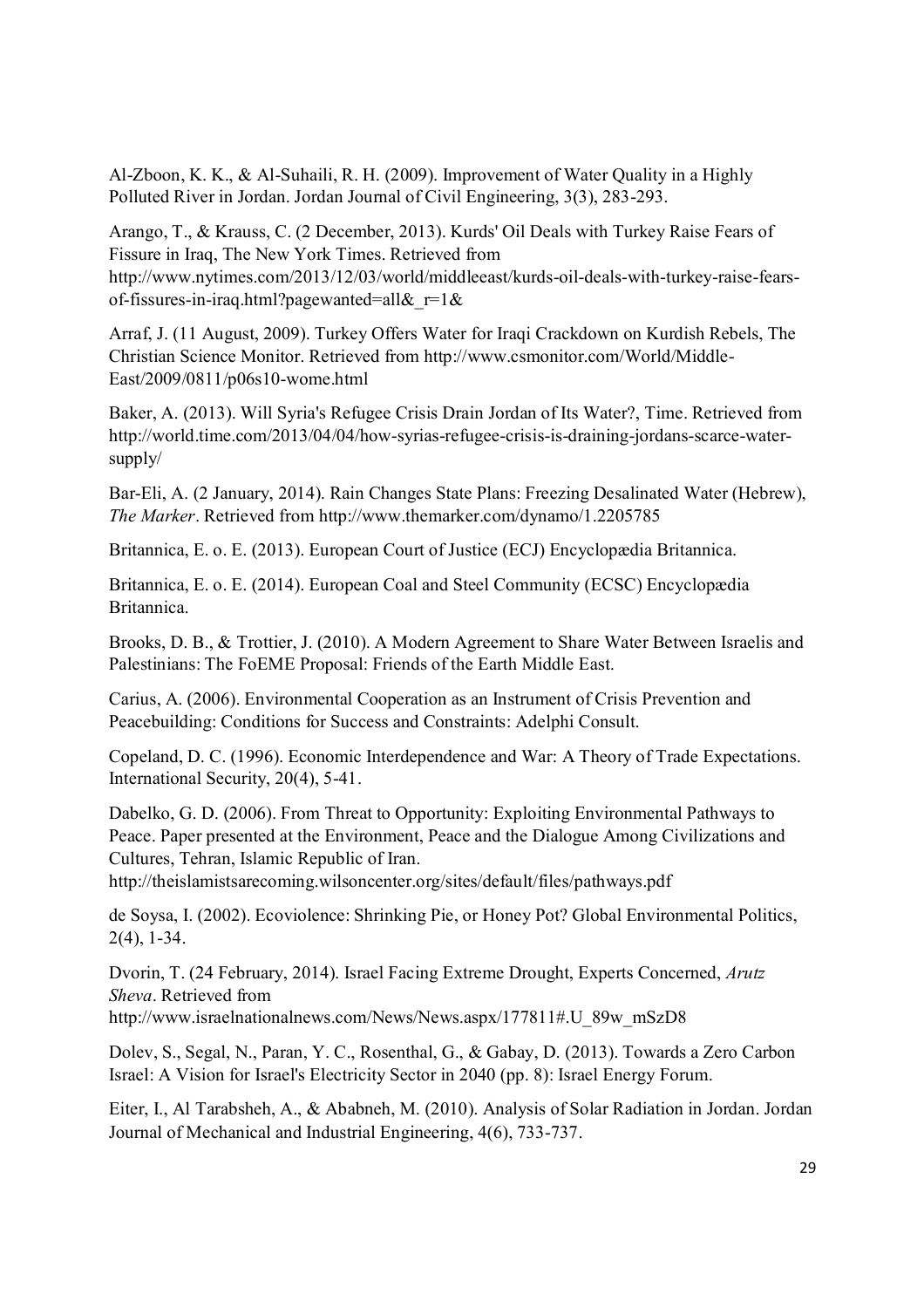El-Jazairi, L. (2008). Policies of Denial: Lack of Access to Water in the West Bank (pp. 54). Geneva, Switzerland: The Center on Housing Rights and Evictions (COHRE).

Elver, H. (2014). Turkey's Rivers of Dispute. Middle East Research and Information Project, 254(Summer 2014).

Eran, O., Bromberg, G., & Milner, M. (2014). The Water, Sanitation and Energy Crisis in Gaza: Humanitarian, Environmental and Geopolitical Implications with Recommendations for Immediate Measures. The Institute for National Security Studies and Friends of the Earth Middle East.

Fink, D. (23 July, 2013). Will Israel Become an Oil Giant?, Huffington Post. Retrieved from http://www.huffingtonpost.com/daniel-finkDaniel%20Fink/will-israel-become-anoil\_b\_3640959.html

Gleick, P. H. (1993). Water and Conflict: Fresh Water Resources and International Security. International Security, 18(1), 79-112.

Grover, V. I., Darwish, A. R., & Deutsch, E. (2010). Integrated Water Resources Management in Jordan *Economic Research Forum Working Paper,* No. 577.

Grumberg, J.-P. (2011). Israel's "Black Gold" -- an Interview with Dr. Scott Nguyen, New English Review. Retrieved from http://www.newenglishreview.org/custpage.cfm/frm/99429/sec\_id/99429

Halasa, G. (2010). Wind-Solar Hybrid Electrical Power Generation in Jordan. Jordan Journal of Mechanical and Industrial Engineering, 4(1), 205-209.

Hamner, J. H., & Wolf, A. T. (1997). Patterns in Internatinoal Water Resource Treaties: The Transboundary Freshwater Dispute Database. Colorado Journal of International Environmental Law and Policy.

Harari, N. (2008). Environmental Peacebuilding Theory and Practice (Part 1).

Hartoqa, F. (2007). Jordan: Renewable Energy Market.

Hauge, W., & Ellingsen, T. (1998). Beyond Environmental Scarcity: Causal Pathways to Conflict. Journal of Peace Research, 35(3), 299-317.

Hendrix, C., & Glaser, S. (2007). Trends and Triggers: Climate, Climate Change and Civil Conflict in Sub-Saharan Africa. Political Geography, 26, 695-715.

Homer-Dixon, T. (1994). Environmental Scarcities and Violent Conflict: Evidence from Cases. International Security, 19(1), 5-40.

Hussein, M. A. (2011). Impacts of Water Scarcity on the Social Welfare of Citizens in the Middle East The Environment and the Middle East: Pathways to Sustainability (Vol. 1). Washington, DC: Middle East Institute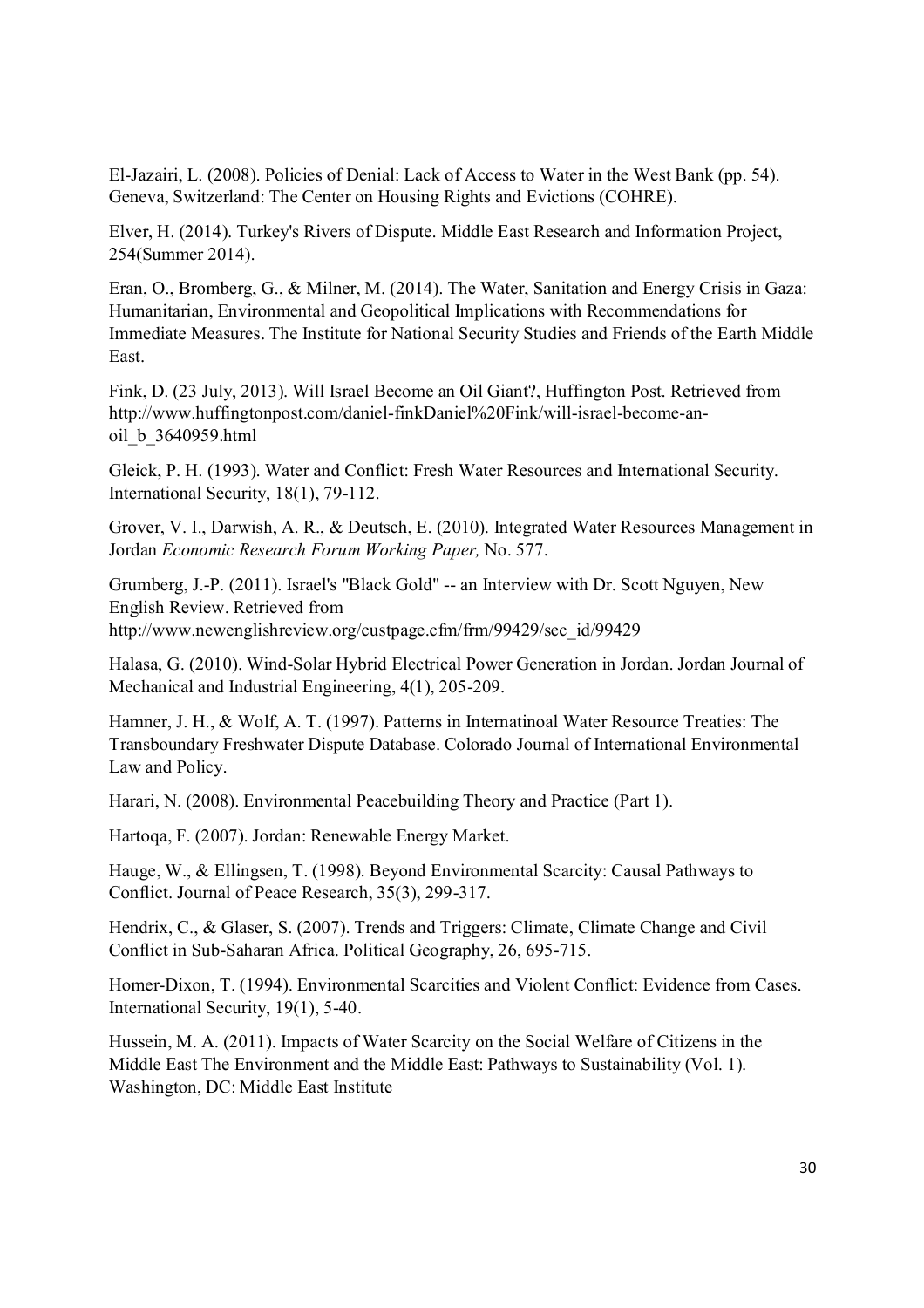Industry, I. P. P. A. N. C. o. I. (2006). Nepal India Cooperation on Hydropower (NICOH) (pp. 53): Winrock International

International Freshwater Treaties Database.

Jacobs, J. E. (2002). Community Participation, the Environment, and Democracy: Brazil in Comparative Perspective. Latin American Politics and Society, 44(4), 59-88.

Joint Political Declaration on the Establishment of the High Level Strategic Cooperation Council Between Governments of the Republic of Turkey and the Republic of Iraq.

Kilchevsky, A., Cason, J., & Wandschneider, K. (2007). Peace and Economic Interdependence in the Middle East. The World Economy, 30(4), 647-664.

Lowi, M. (1995). Water and Power: The Politics of a Scarce Resource in the Jordan River Basin. New York, NY: Cambridge University Press.

Maxwell, J. W., & Reuveny, R. (2000). Resource Scarcity and Conflict in Developing Countries. Journal of Peace Research, 37(3), 301-322.

Mohsen, M. S. (2007). Water Strategies and Potential of Desalination in Jordan. Desalination, 203, 27-46.

Oneal, J. R., Russett, B., & Berbaum, M. L. (2003). Causes of Peace: Democracy, Interdependence, and International Organizations, 1885-1992. International Studies Quarterly, 47(3), 371-393.

Oren, A. (2012). The IDF's Infrastructure and Deploment in the Negev -- Environmental Impacts (Hebrew). Ecology and Environment, 3(1).

Raddad, K. (2005). Water Supply and Water Use Statistics in Jordan. Paper presented at the IWG-Env, International Work Session on Water Statistics, Vienna. http://mdgs.un.org/unsd/environment/envpdf/pap\_wasess4a3jordan.pdf

Rinat, Z. (29 July, 2014). Israel Nature and Parks Authority Calls for Halt to Oil Drilling Project, *Haaretz*. Retrieved from http://www.haaretz.com/life/nature-environment/.premium-1.607690

Roudi-Fahimi, F., Creel, L., & De Souza, R.-M. (2002). Finding the Balance: Population and Water Scarcity in the Middle East and North Africa (pp. 8). Washington, DC: Population Reference Bureau.

Rudoren, J. (13 November, 2012). Riots Erupt Across Jordan Over Gas Prices, The New York Times. Retrieved from http://www.nytimes.com/2012/11/14/world/middleeast/jordan-facesprotests-after-gas-price-proposal.html?pagewanted=all& $r=0$ 

Salem, H. S. (2009). The Red Sea-Dead Sea Conveyance (RSDSC) Project: A Solution for Some Problems or a Cause for Many Problems? Paper presented at the The 2nd International on Water Values and Rights, Ramallah, Palestine.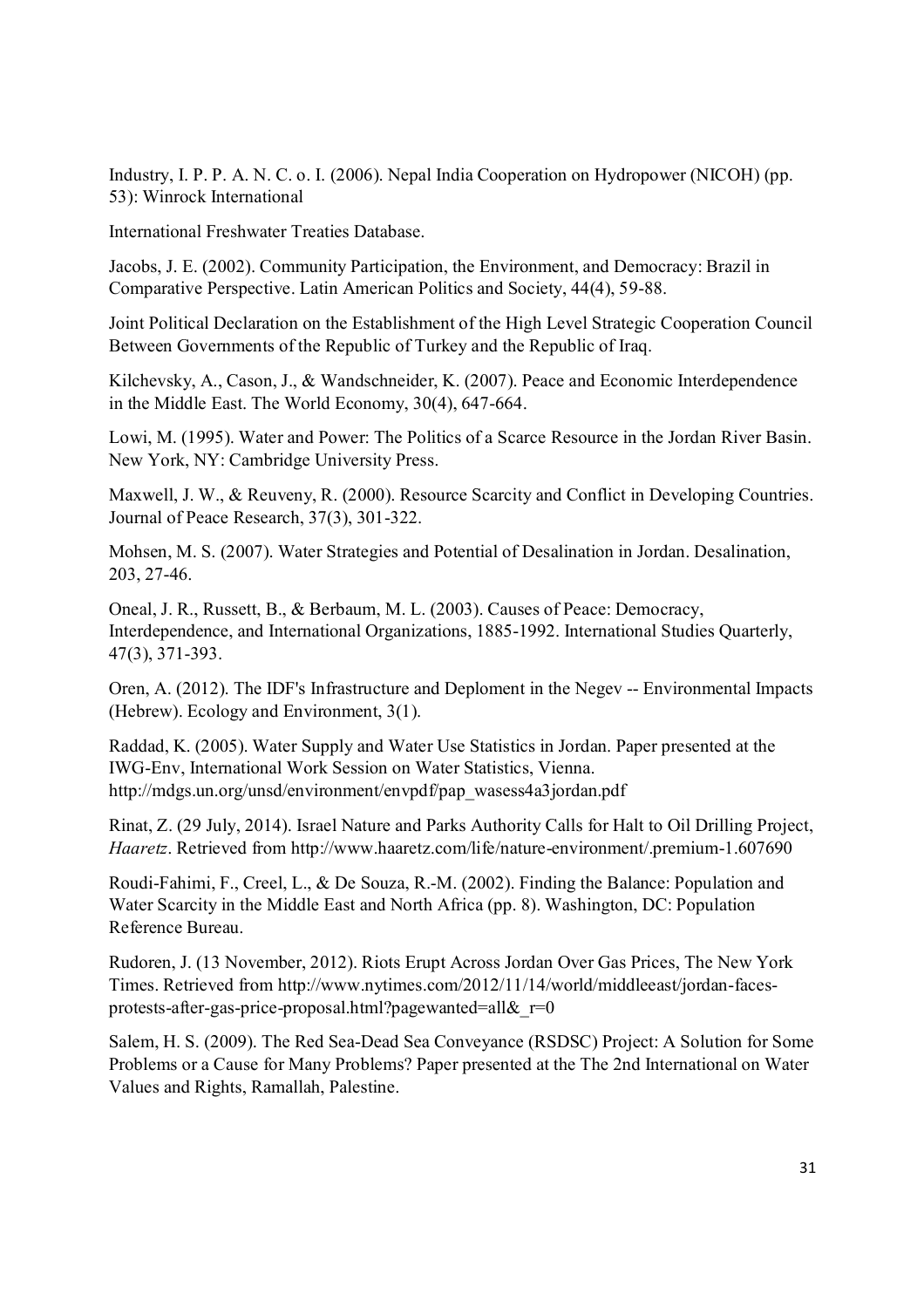Saurabh. (2012). Re-Examining the Indo-Nepal Saptakoshi Dam Project. New Delhi: Indian Council of World Affairs.

Sharp, J. M. (2008). The "Red-Dead" Canal: Israeli-Arab Efforts to Restore the Dead Sea. The Library of Congress Retrieved from http://fas.org/sgp/crs/mideast/RS22876.pdf.

Shenoy, S. G. (2012). Treaty of Maastricht: A Positive Step Toward Integration? Jindal Journal of International Affairs, 2(1), 1-19.

Sherwood, H. (30 July, 2014). Gaza's Only Power Plant Destroyed in Israel's Most Intense Air Strike Yet, The Guardian. Retrieved from http://www.theguardian.com/world/2014/jul/29/gazapower-plant-destroyed-israeli-airstrike-100-palestinians-dead

Silverstein, K. (11 April, 2013). Israel's Natural Gas Finds Win the World's Notice, Forbes. Retrieved from http://www.forbes.com/sites/kensilverstein/2013/04/11/israels-natural-gas-findswin-the-worlds-notice/

Solomon, S., & Lakshmanan, I. A. R. (19 February, 2014). Noble Energy, Arab Potash Said to Sign Israel Gas Accord Today, *Bloomberg*. Retrieved from http://www.bloomberg.com/news/2014-02-19/noble-energy-arab-potash-said-to-sign-israel-gasaccord-today.html

Sowers, J., Vengosh, A., & Weinthal, E. (2011). Climate Change, Water Resources, and the Politics of Adaptation in the Middle East and North Africa. Climatic Change, 104(3-4), 599-627.

Sulaiman, S. A., Hussain, H. H., Nik Leh, N. S. H., & Razali, M. S. I. (2011). Effects of Dust on the Performance of PV Panels. World Academy of Science, Engineering and Technology, 5, 491-496.

Swain, A. (1997). Democratic Consolidation? Environmental Movements in India. Asian Survey, 37(8), 818-832.

Tenne, A. (2010). Sea Water Desalination in Israel: Planning, Coping with Difficulties, and Economic Aspects of Long-Term Risks. Retrieved from http://www.water.gov.il/Hebrew/ProfessionalInfoAndData/2012/08-Desalination-in-Israel.pdf.

Toepke, U. P. (1981). The European Economic Community -- A Profile. Northwestern Journal of International Law and Business, 3(2), 640-661.

Tullius, J. D. (1997). Environmental Groups As Catalysts for Political Liberalization in Authoritarian Societies: Blgaria and Taiwan During the 1980s. (PhD), University of Oregon.

Turunc, H. (2007). Turkey and Iraq Turkey's Global Strategy (LSE IDEAS) (Vol. Special Report 7).

Udasin, S. (3 August, 2014). Environment Ministry Says Oil Shale Pilot Project in Shfela is Environmentally Destructive, *The Jerusalem Post*. Retrieved from http://www.jpost.com/Enviro-Tech/Environment-Ministry-will-not-axes-plans-to-support-to-oil-shale-pilot-project-369905